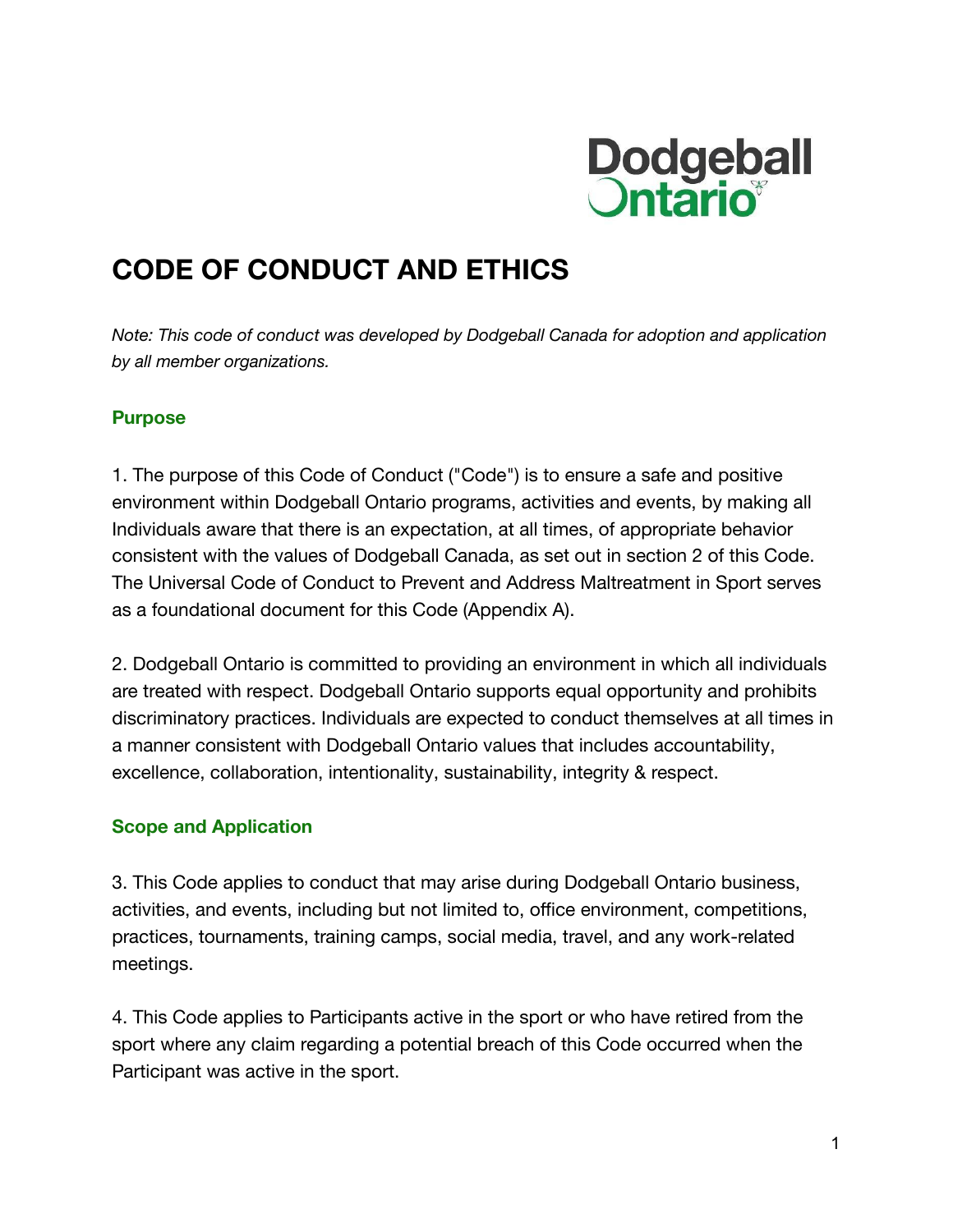5. An Individual who violates this Code may be subject to sanctions pursuant to Dodgeball Ontario's Discipline and Complaints Policy. In addition to facing possible sanction pursuant to Dodgeball Ontario's Discipline and Complaints Policy, an Individual who violates this code during a competition may be ejected from the competition, playing area, or venue, the official may delay competition until the Individual complies with the ejection, and the Individual may be subject to additional discipline associated with the competition.

6. An employee of Dodgeball Ontario found to have engaged in acts of violence or harassment against any other employee, worker, contractor, member, customer, supplier, client or other third party during business hours, or at any event of Dodgeball Ontario, will be subject to appropriate disciplinary action subject to the terms of Dodgeball Ontario's Discipline & Complaints Policy, as available, as well as the employee's Employment Agreement (if applicable).

7. This Code also applies to the conduct of Individuals that may occur outside of Dodgeball Ontario's business, activities, events, and meetings when such conduct adversely affects relationships within Dodgeball Ontario (and its work and sport environment) and is detrimental to the image and reputation of Dodgeball Ontario. Such applicability will be made by Dodgeball Ontario in its sole discretion.

# **Definitions**

- 8. The following terms have these meanings in this Code:
	- a) "**Abuse**" Includes Psychological Maltreatment, Physical Maltreatment, Neglect, and/or Grooming of Vulnerable Participants by Persons in Authority. Child / Youth Abuse or Vulnerable Adult Abuse is described in Appendix B.
	- b) "**Discrimination**" Differential treatment of an individual based on one or more prohibited grounds which include race, citizenship, national or ethnic origin, colour, religion, age, sex, sexual orientation, gender identity or expression, marital status, family status, genetic characteristics, or disability.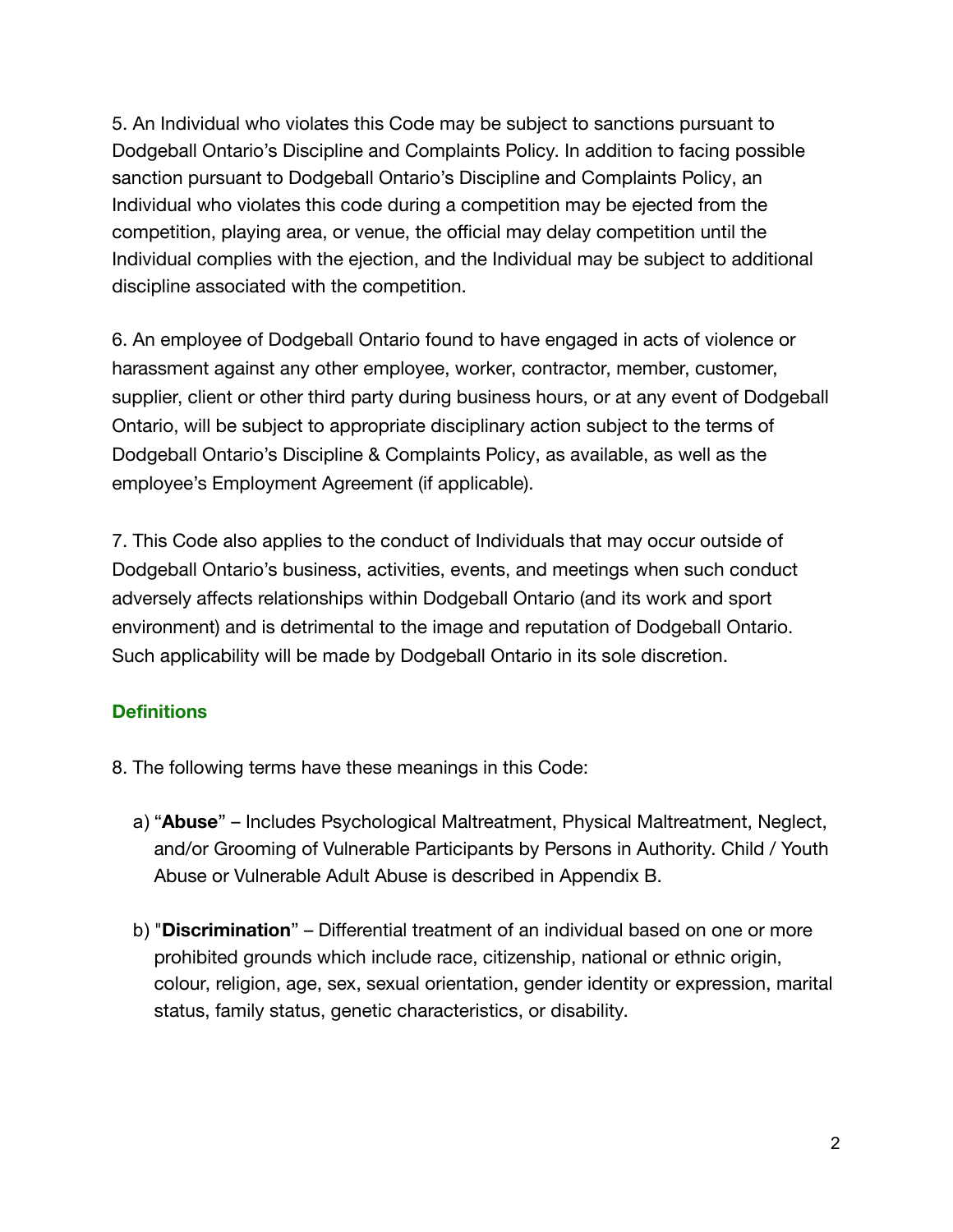- c) "**Harassment**" A course of vexatious comment or conduct against an Individual or group, which is known or ought to reasonably be known to be unwelcome. Types of behavior that constitute Harassment include, but are not limited to: i. Written or verbal abuse, threats or outbursts;
	- ii. The display of visual material which is offensive or which one ought to know is offensive in the circumstances;
	- iii. Persistent unwelcome remarks, jokes, comments, innuendo or taunts;
	- iv. Racial harassment, which is racial slurs, jokes, name calling, or insulting behavior or terminology that reinforces stereotypes or discounts abilities because of racial or ethnic origin;
	- v. Leering or other suggestive or obscene gestures;
	- vi. Condescending or patronizing behavior, which is intended to undermine self-esteem, diminish performance or adversely affect working conditions;
	- vii. Practical jokes which cause awkwardness or embarrassment, endanger a person's safety, or negatively affect performance;
	- viii. Hazing, which is any form of conduct which exhibits any potentially humiliating, degrading, abusive, or dangerous activity expected of a junior-ranking individual by a more senior individual, which does not contribute to either individual's positive development, but is required to be accepted as part of a team or group, regardless of the junior-ranking individuals willingness to participate. This includes, but is not limited to, any activity, no matter how traditional or seemingly benign, that sets apart or alienates any team-mate or group member based on class, number of years on the team, or ability;
	- ix. Unwanted physical contact including, but not limited to, touching, petting, pinching, or kissing;
	- x. Deliberately excluding or socially isolating a person from a group or team;
	- xi. Persistent sexual flirtations, advances, requests, or invitations;
	- xii. Physical or sexual assault;
	- xiii. Behaviors such as those described above that are not directed towards a specific individual or group but have the same effect of creating a negative or hostile environment; and
	- xiv. Retaliation or threats of retaliation against a person who reports harassment to Dodgeball Ontario.
- d) "**Individuals**" All categories of membership defined in Section 8 of Dodgeball Ontario By-laws, as well as, all individuals engaged in activities with Dodgeball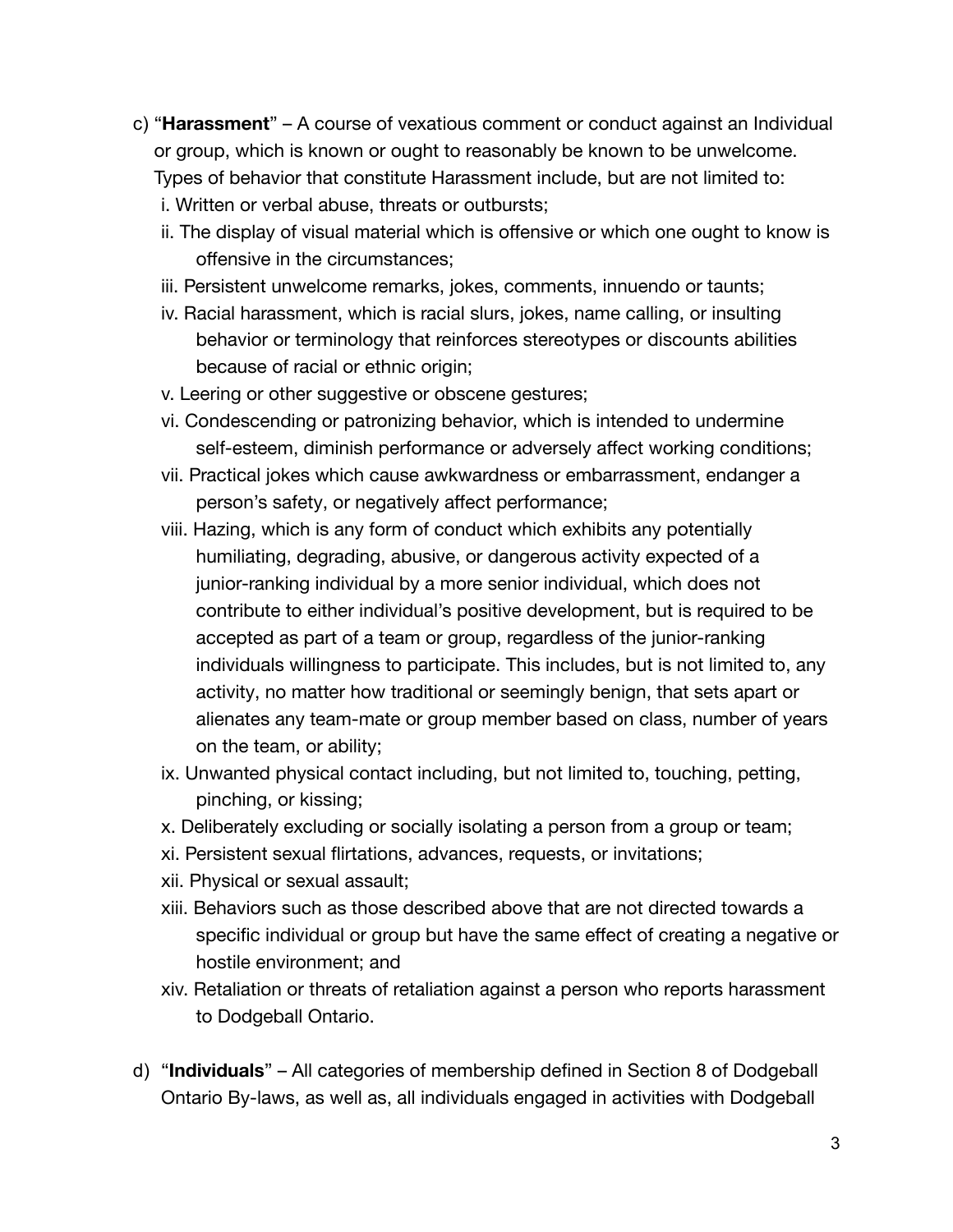Ontario, including but not limited to, leagues, clubs, athletes, coaches, officials, volunteers, committee members, directors and officers of Dodgeball Ontario, spectators of Dodgeball Ontario events and parents of Dodgeball Ontario members.

- e) "**Minor**" Any Participant who is under the age of majority at the time and in the jurisdiction where the alleged Maltreatment has occurred. Adults are responsible for knowing the age of a Minor. For the purpose of protection in each Canadian province and territory, a Minor is a child younger than following age:
	- 16 years old: Newfoundland and Labrador; Saskatchewan; Northwest Territories; Nunavut
	- 18 years old: Prince Edward Island; Quebec; Ontario; Manitoba; Alberta
	- 19 years old: Nova Scotia; New Brunswick; British Columbia; Yukon
- f) "**Neglect**" Any pattern or a single serious incident of lack of reasonable care, inattention to a Participant's needs, nurturing or well-being, or omissions in care. Neglect is determined by the objective behaviour but the behaviour must be evaluated with consideration given to the Participant's needs and requirements, not whether harm is intended or results from the behaviour. (Neglect is also a prohibited behaviour listed under the definition of Maltreatment)
- g) "**Participants**" All categories of individual membership defined in Dodgeball Ontario's Bylaws, as well as all individuals engaged in activities with Dodgeball Ontario, including but not limited to, participants, athletes, coaches, officials, directors, officers, volunteers, committee members, parents and spectators, managers and administrators.
- h) "**Person in Authority**" Any Participant who holds a position of authority within Dodgeball Ontario including, but not limited to, coaches, instructors, officials, managers, support personnel, chaperones, committee members, and Directors and Officers.
- i) "**Physical Maltreatment**" Any pattern or a single serious incident of deliberate conduct that has the potential to be harmful to the physical well-being of the Participant. Physical Maltreatment includes, without limitation, contact or non-contact infliction of physical harm. Physical Maltreatment is determined by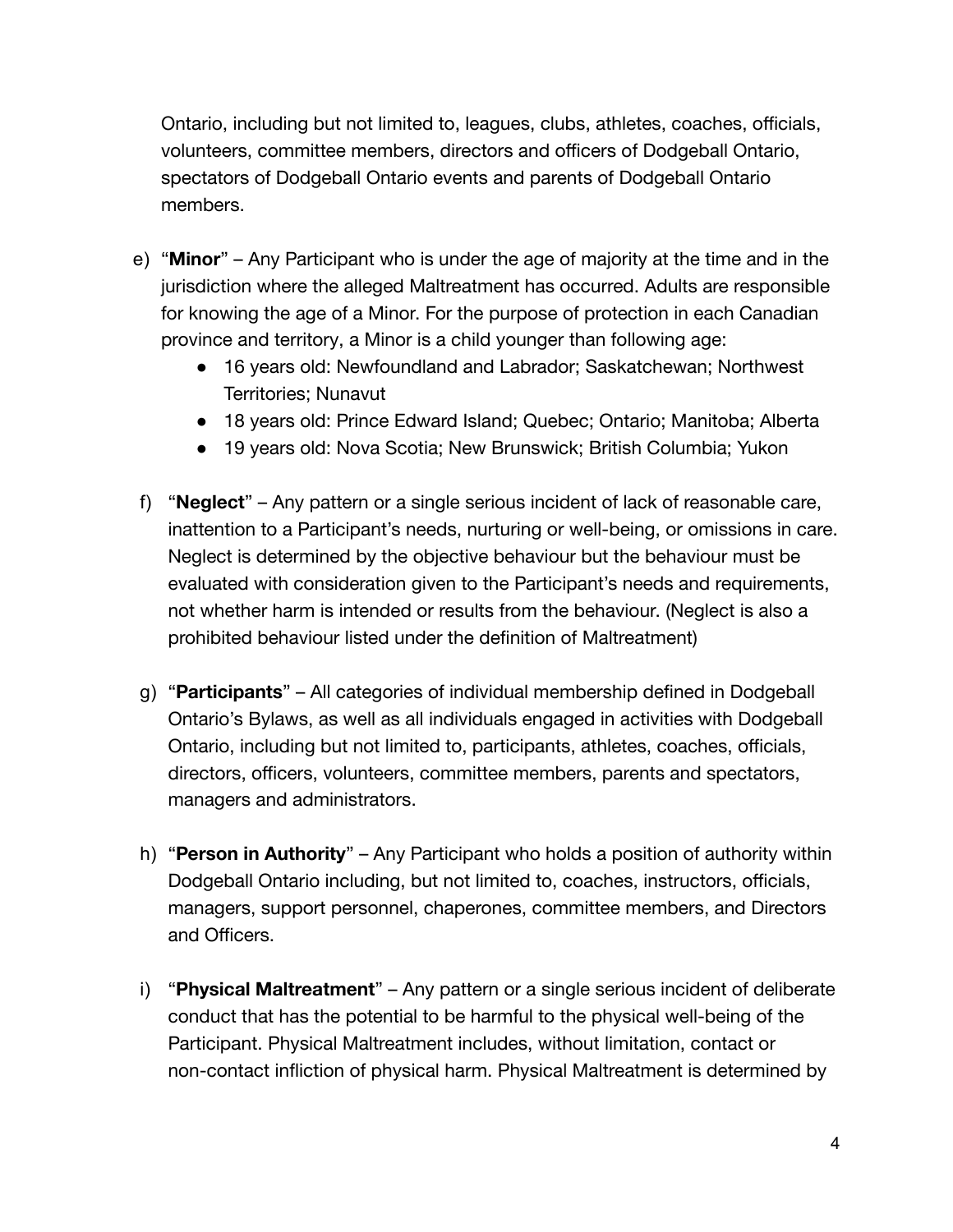the objective behaviour, not whether harm is intended or results from the behaviour.

- j) "**Psychological Maltreatment**" Any pattern or a single serious incident of deliberate conduct that has the potential to be harmful to the psychological well-being of the Participant. Psychological Maltreatment includes, without limitation, verbal conduct, non-assaultive physical conduct, and conduct that denies attention or support. Psychological Maltreatment is determined by the objective behaviour, not whether harm is intended or results from the behaviour.
- k) "**Power Imbalance**" A Power Imbalance may exist where, based on the totality of the circumstances, a Participant has supervisory, evaluative, a duty of care, or other authority over another Participant. A Power Imbalance may also exist between an Athlete and other adults involved in sport in positions such as high-performance directors, sport specific health-care providers, sport science support staff, care or support persons, guides or pilots. Maltreatment occurs when this power is misused. Once a coach-Athlete relationship is established, a Power Imbalance is presumed to exist throughout the coach-Athlete relationship, regardless of age, and is presumed to continue for Minor Athletes after the coach-Athlete relationship terminates or until the Athlete reaches 25 years of age. A Power Imbalance may exist, but is not presumed, where an intimate relationship existed before the sport relationship commenced (e.g., a relationship between two spouses or life partners, or a sexual relationship between consenting adults that preceded the sport relationship).
- l) "**Reporting (or Report)**" The provision of information in writing by any person or a Participant to a relevant independent authority (the independent person or position, such as a Case Manager, charged with receiving a report and determining next steps) regarding Maltreatment. Reporting may occur through either: (i) the Complainant (of any age) or the one who experienced the Maltreatment, or (ii) a witness – someone who witnessed the Maltreatment or otherwise knows or suspects Maltreatment. In either case, the intention of Reporting is to initiate an independent investigative process, which could result in disciplinary action being taken against the Respondent.
- m) "**Sexual Harassment**" A course of vexatious comment or conduct against an Individual because of sex, sexual orientation, gender identity or gender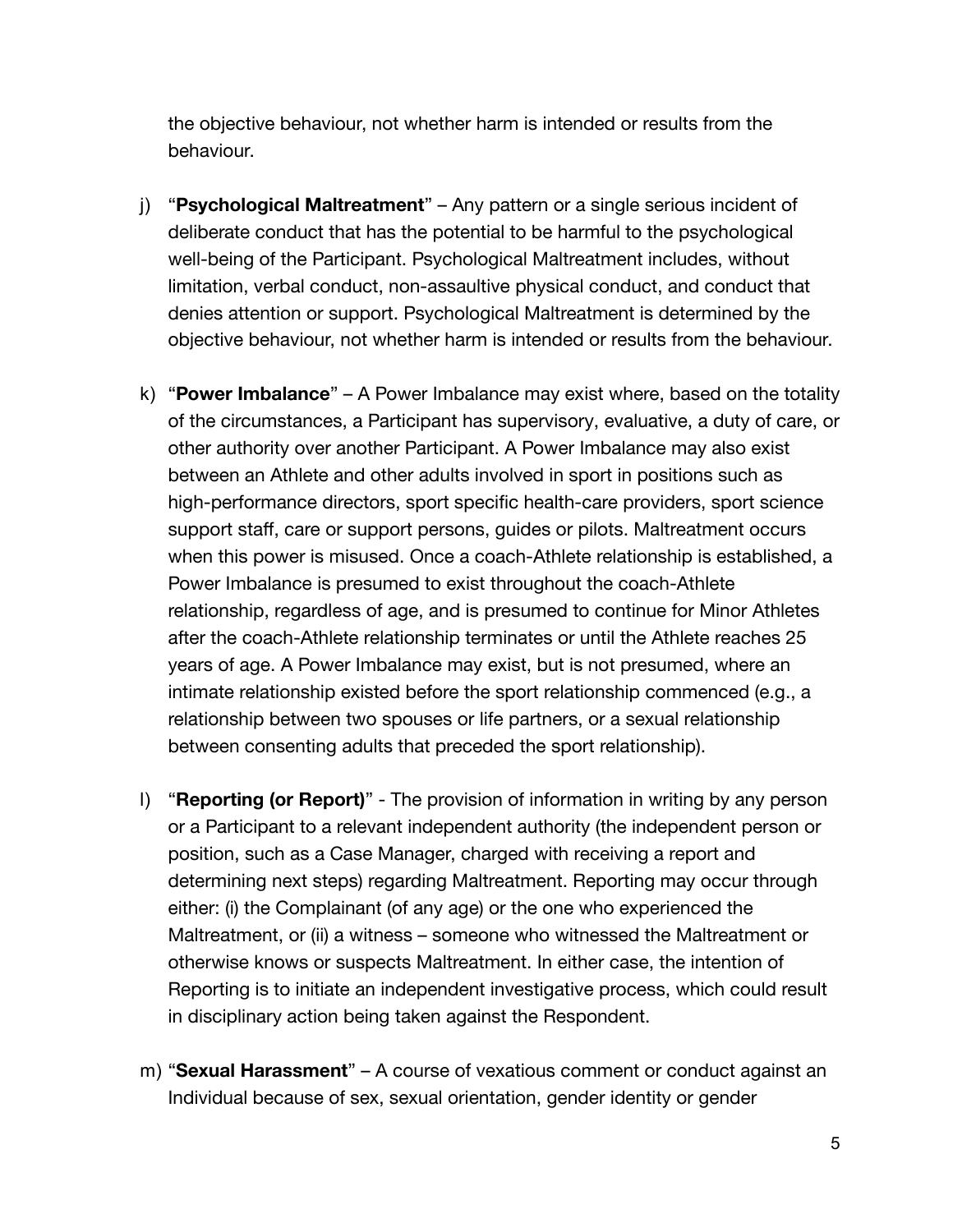expression, where the course of comment or conduct is known or ought reasonably to be known to be unwelcome; or making a sexual solicitation or advance where the person making the solicitation or advance is in a position to confer, grant or deny a benefit or advance to the Individual and the person knows or ought reasonably to know that the solicitation or advance is unwelcome. Types of behavior that constitute sexual harassment include, but are not limited to:

- i. Sexist jokes;
- ii. Threats, punishment, or denial of a benefit for refusing a sexual advance;
- iii. Offering a benefit in exchange for a sexual favour;
- iv. Demanding hugs;
- v. Bragging about sexual ability;
- vi. Leering (persistent sexual staring);
- vii. Sexual assault;
- viii. Display of sexually offensive material
- ix. Distributing sexually explicit messages or attachments such as pictures or video files;
- x. Sexually degrading words used to describe an Individual;
- xi. Unwelcome inquiries into or comments about an Individual's gender identity or physical appearance;
- xii. Inquiries or comments about an Individual's sex life;
- xiii. Persistent unwanted attention after a consensual relationship ends;
- xiv. Persistent unwelcome sexual flirtations, advances or propositions; and
- xv. Persistent unwanted contact.
- n) "**Sport Environment**" Any place where Dodgeball Ontario business or activities are conducted. The sport environment includes but is not limited to Dodgeball Ontario competitions, sanctioned events, practices, tryouts, training camps, meetings, travel associated with Dodgeball Ontario, and Dodgeball Ontario office environment.
- o) "**Workplace**" Any place where business or work-related activities are conducted. Workplaces include but are not limited to, Dodgeball Ontario's offices, work-related travel, the training and competition environment, and work-related conferences or training sessions.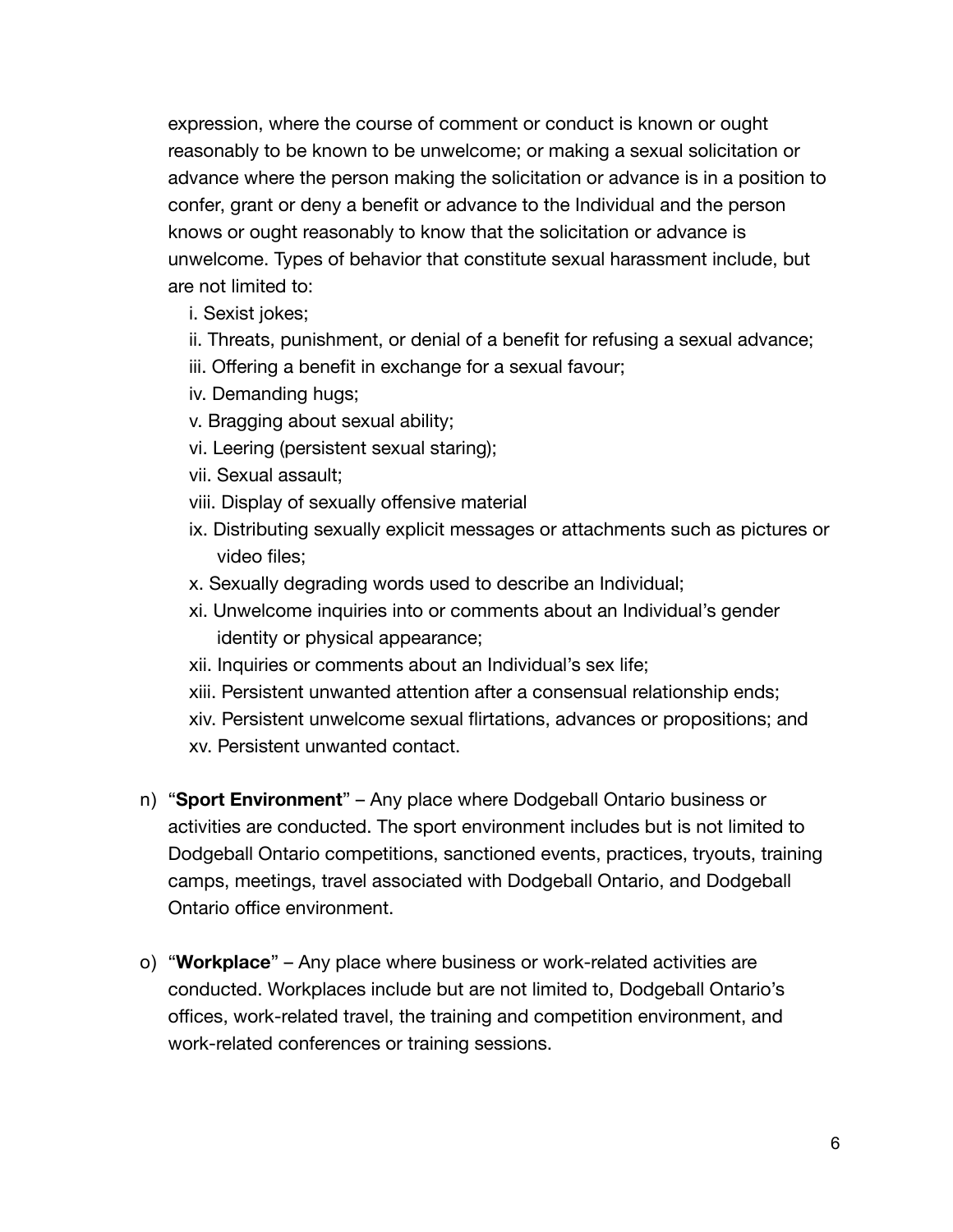- p) "**Workplace Harassment**" Vexatious comment or conduct against a worker in a Workplace that is known or ought reasonably to be known to be unwelcome. Workplace harassment should not be confused with legitimate, reasonable management actions that are part of the normal work/training function, including measures to correct performance deficiencies, such as placing someone on a performance improvement plan, or imposing discipline for workplace infractions. Types of behavior that constitute Workplace Harassment include, but are not limited to:
	- i. Bullying;
	- ii. Workplace pranks, vandalism, bullying or hazing;
	- iii. Repeated offensive or intimidating phone calls or emails;
	- iv. Inappropriate sexual touching, advances, suggestions or requests;
	- v. displaying or circulating offensive pictures, photographs or materials in printed or electronic form;
	- vi. Psychological abuse;
	- vii. Excluding or ignoring someone, including persistent exclusion of a person from work-related social gatherings;
	- viii. Deliberately withholding information that would enable a person to do their job, perform or train;
	- x. Sabotaging someone else's work or performance;
	- x. Gossiping or spreading malicious rumours;
	- xi. Intimidating words or conduct (offensive jokes or innuendos); and
	- xii. Words or actions which are known or should reasonably be known to be offensive, embarrassing, humiliating, or demeaning.
- q) "**Workplace Violence**" the use of or threat of physical force by a person against a worker in a Workplace that causes or could cause physical injury to the worker; an attempt to exercise physical force against a worker in a Workplace that could cause physical injury to the worker; or a statement or behavior that is reasonable for a worker to interpret as a threat to exercise physical force against the worker in a Workplace that could cause physical injury to the worker. Types of behavior that constitute Workplace Violence include, but are not limited to:
	- i. Verbal or written threats to attack;
	- ii. Sending to or leaving threatening notes or emails;
	- iii. Physically threatening behavior such as shaking a fist at someone, finger pointing, destroying property, or throwing objects;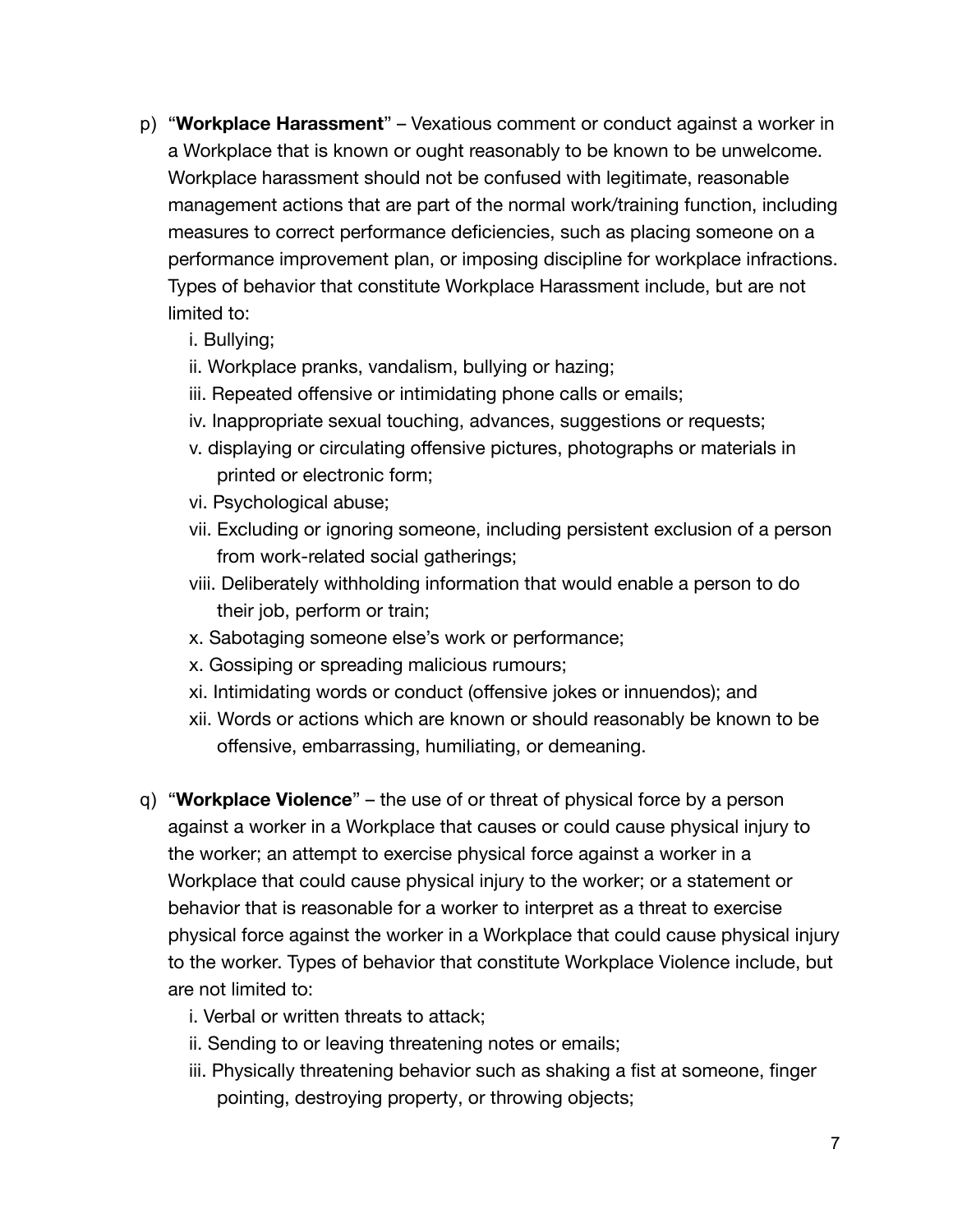- iv. Wielding a weapon in a Workplace;
- v. Hitting, pinching or unwanted touching which is not accidental;
- vi. Dangerous or threatening horseplay;
- vii. Physical restraint or confinement;
- viii. Blatant or intentional disregard for the safety or wellbeing of others;
- ix. Blocking normal movement or physical interference, with or without the use of equipment;
- x. Sexual violence; and
- xi. Any attempt to engage in the type of conduct outlined above.

# **Responsibilities**

- 9. All Individuals have a responsibility to:
	- a) Maintain and promote an inclusive sport environment for all Dodgeball Ontario members and other individuals by:
		- i. Treating each other with the highest standards of respect and integrity;
		- ii. Focusing comments or criticism appropriately and avoiding public criticism of athletes, coaches, officials, organizers, volunteers, employees and members;
		- iii. Consistently demonstrating the spirit of integrity, sport leadership and ethical conduct;
		- iv. Acting, when appropriate, to prevent or correct practices that are unjustly discriminatory;
		- v. Consistently treating individuals fairly and reasonably;
		- vi. Ensuring adherence to the rules of dodgeball and the spirit of those rules;
	- b) Refrain from any behavior that constitutes Harassment, Workplace Harassment, Sexual Harassment, Workplace Violence, Abuse, or Discrimination;
	- c) Abstain from the non-medical use of drugs or the use of performance-enhancing drugs or methods. More specifically, Dodgeball Ontario adopts and adheres to the Canadian Anti-Doping Program. Any infraction under this Program shall be considered an infraction of this Code and shall be subject to disciplinary action, and possible sanction, pursuant to the Dodgeball Ontario Discipline and Complaints Policy. Dodgeball Ontario will respect any penalty enacted pursuant to a breach of the Canadian Anti-Doping Program, whether imposed by Dodgeball Canada or any other sport organization;
	- d) Refrain from associating with any person for the purpose of coaching, training, competition, instruction, administration, management, athletic development or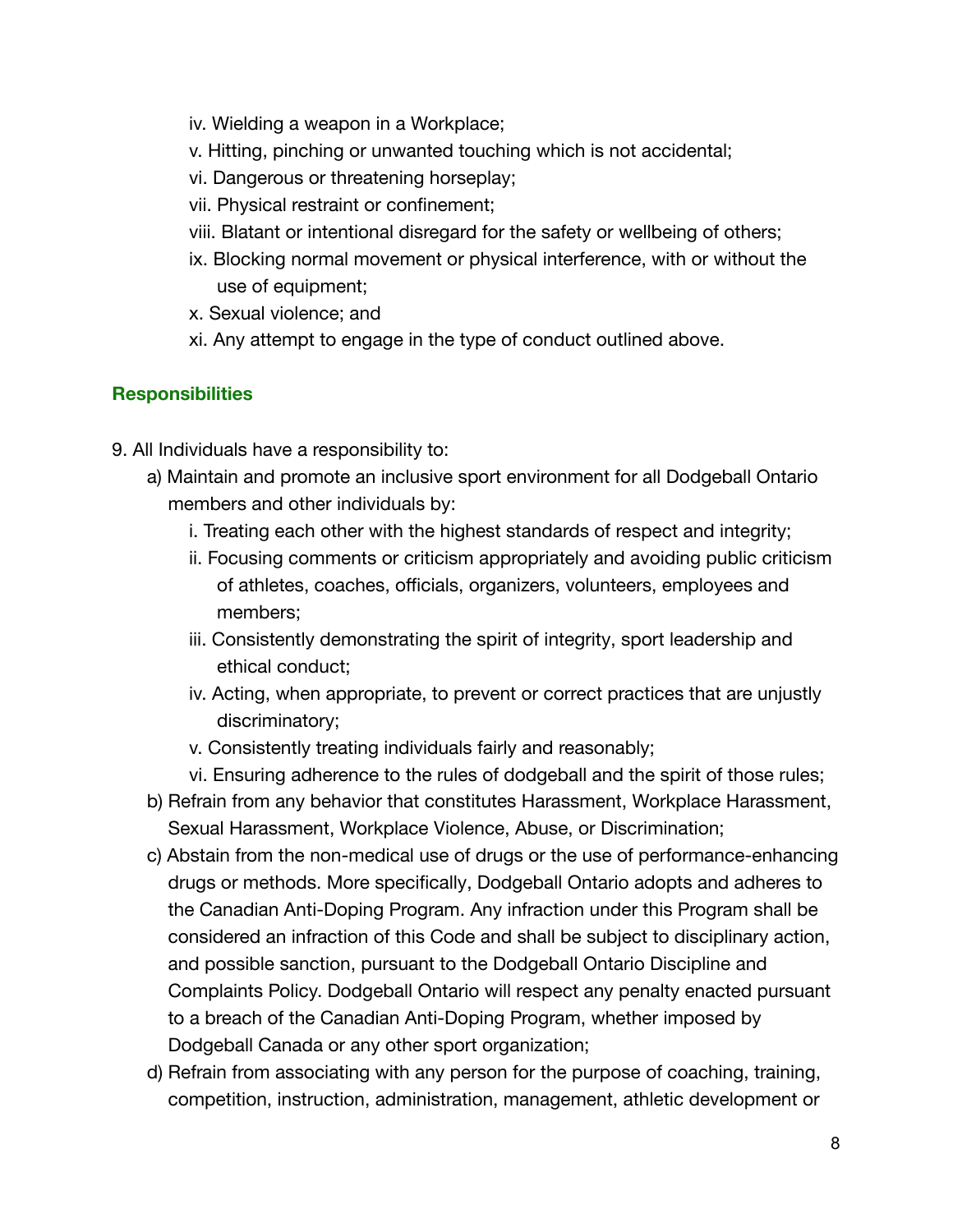supervision of the sport of competitive dodgeball, who has incurred an anti-doping rule violation and is serving a sanction involving a period of ineligibility imposed pursuant to the Canadian Anti-Doping Program and/or the World Anti-Doping Code and recognized by the Canadian Centre for Ethics in Sport (CCES);

- e) Refrain from the use of power or authority in an attempt to coerce another person to engage in inappropriate activities;
- f) Refrain from consuming tobacco products, cannabis, or recreational drugs while participating in Dodgeball Ontario's Sporting Environment:
	- i. In the case of minors, not consume alcohol, tobacco, or cannabis in Dodgeball Ontario's Sporting Environment;
	- ii. In the case of adults, avoid consuming alcohol, tobacco, or cannabis in situations where minors are present, and take reasonable steps to manage the responsible consumption of alcoholic beverages in adult-oriented social situations associated with Dodgeball Ontario events;
- g) Respect the property of others and not willfully cause damage;
- h) Promote dodgeball in the most constructive and positive manner possible;
- i) Adhere to all federal, provincial, municipal and host country laws;
- j) Refrain from engaging in deliberate cheating which is intended to manipulate the outcome of a competition and/or not offer or receive any bribe which is intended to manipulate the outcome of a competition;
- k) Always comply with the bylaws, policies, procedures, rules and regulations of Dodgeball Ontario, as adopted and amended from time to time;
- l) Report any ongoing criminal investigation, conviction, or existing bail conditions involving an Individual to Dodgeball Ontario, including, but not limited to, those for violence, child pornography, or possession, use or sale of any illegal substance.

## **Directors, Committee Members, and Staff**

10. In addition to section 9 of Dodgeball Ontario's Code of Conduct (above), Board and Committee Members and Staff of Dodgeball Ontario will:

- a) Function primarily as a member of the board and/or committee(s) of Dodgeball Ontario; not as a member of any other particular member or constituency;
- b) Act with honesty and integrity and conduct themself in a manner consistent with the nature and responsibilities of Dodgeball Ontario business and the maintenance of Member confidence;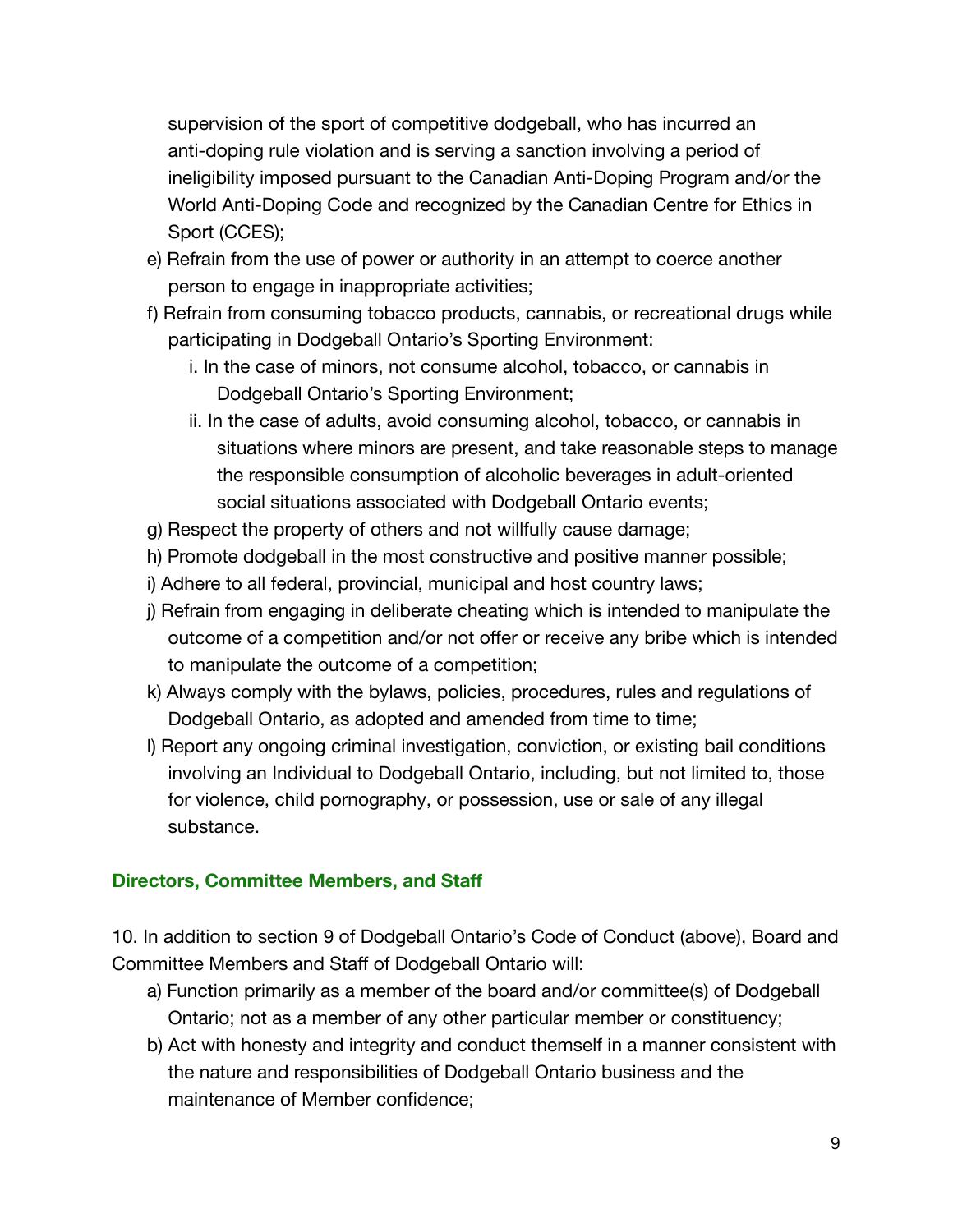- c) Ensure that the financial affairs of Dodgeball Ontario are conducted in a responsible and transparent manner with due regard for their fiduciary responsibilities;
- d) Conduct oneself transparently, professionally, lawfully and in good faith in the best interests of Dodgeball Ontario;
- e) Be independent and impartial and not be influenced by self-interest, outside pressure, expectation of reward or fear of criticism;
- f) Behave with decorum appropriate to both circumstance and position and be fair, equitable, considerate and honest in all dealings with others;
- g) Keep informed about the activities of Dodgeball Ontario, the sport community, and general trends in the sectors in which it operates;
- h) Exercise the degree of care, diligence and skill required in the performance of their duties pursuant to the laws under which Dodgeball Ontario is incorporated;
- i) Respect the confidentiality appropriate to issues of a sensitive nature;
- j) Ensure that all Members are given sufficient opportunity to express opinions, and that all opinions are given due consideration and weight;
- k) Respect the decisions of the majority and resign if unable to do so;
- l) Commit the time to attend meetings and to be diligent in preparation for, and participation in, discussions at such meetings;
- m) Have a thorough knowledge and understanding of all Dodgeball Ontario governance documents;
- n) Conforms to the bylaws and policies approved by Dodgeball Ontario, in particular this Code of Conduct, as well as, Dodgeball Ontario's Conflict of Interest Policy;
- o) Adhere to the Athlete Protection Guidelines approved by Dodgeball Ontario.

# **Leagues, Clubs, and Grassroots programs**

11. In addition to section 9 of Dodgeball Ontario's Code of Conduct (above), Leagues, Clubs, and Grassroots programs of Dodgeball Ontario will:

- a) Ensure a safe environment by selecting activities and establishing controls that are suitable for the age, experience, ability and fitness level of the involved athletes;
- b) Deliver their services in compliance with the, bylaws, policies, rules, regulations and procedures of Dodgeball Ontario, and, where necessary, amend their own rules to comply with those of Dodgeball Ontario;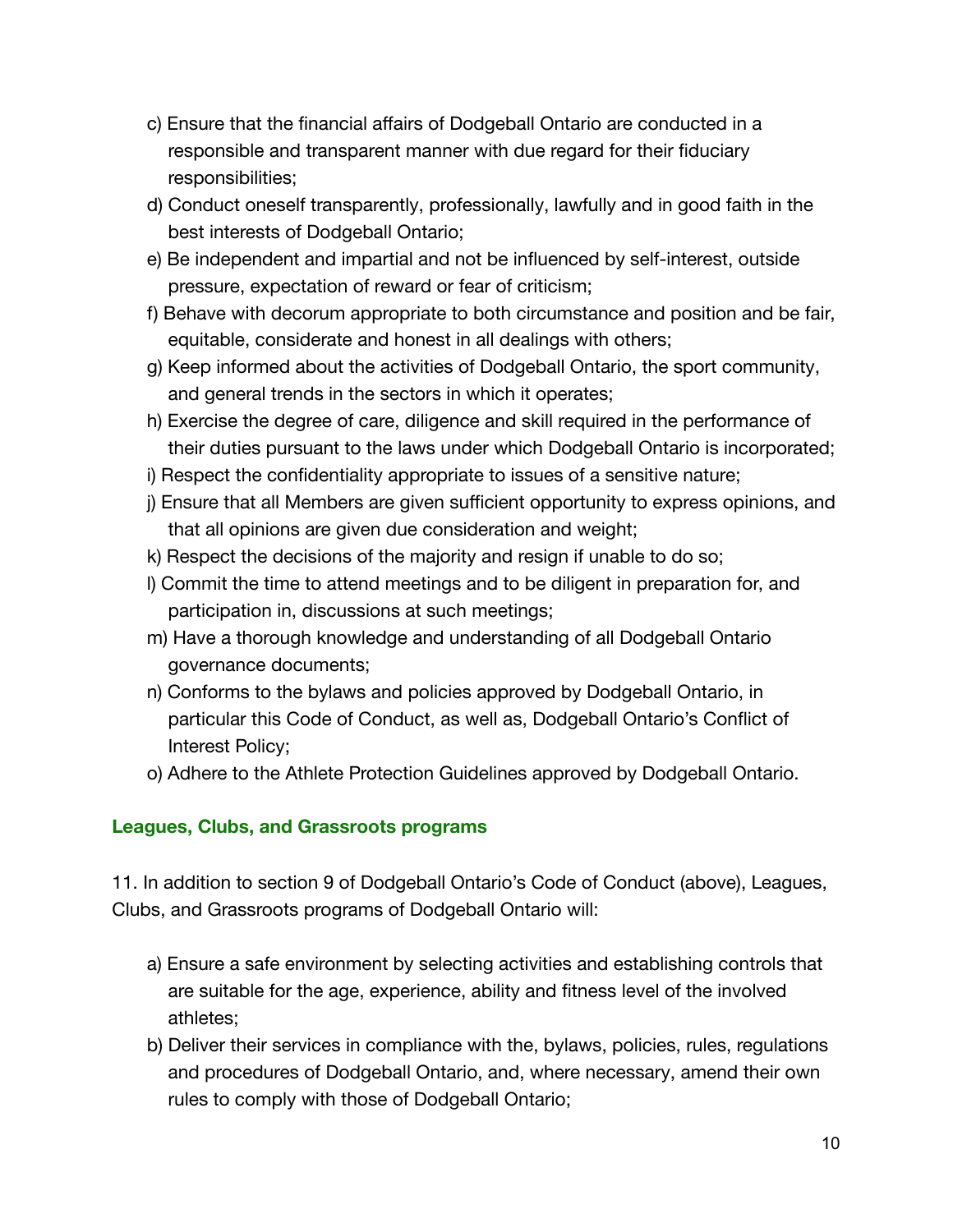- c) Ensure that all athletes and coaches participating in sanctioned competitions are registered Members, in Good Standing, of their respective organizations;
- d) Ensure all applicable members have been screened as per Dodgeball Ontario Screening Policy, as available, prior to participating;
- e) Engage only authorized coaches and sanctioned athletes;
- f) Adhere to the Athlete Protection Guidelines approved by Dodgeball Ontario.

## **Coaches**

12. In addition to section 9 of Dodgeball Ontario's Code of Conduct (above), coaches have additional responsibilities. The coach-athlete relationship is a privileged one and plays a critical role in the personal, sport, and athletic development of the athlete. Coaches must understand and respect the inherent power imbalance that exists in this relationship and must be extremely careful not to abuse it, consciously or unconsciously. Coaches will:

- a) Ensure a safe and positive environment by selecting activities and establishing controls that are suitable for the age, experience, ability, and fitness level of the involved athletes;
- b) Prepare athletes systematically and progressively, using appropriate time frames and monitoring physical and psychological adjustments while refraining from using training methods or techniques that may harm athletes;
- c) Avoid compromising the present and future health of athletes by communicating and cooperating with sport medicine professionals in the diagnosis, treatment, and management of athletes' medical and psychological treatments;
- d) Support the coaching staff of a training camp, regional/provincial team, or national team; should an athlete qualify for participation with one of these programs;
- e) Accept and promote athletes' personal goals and refer athletes to other coaches and sports specialists as appropriate;
- f) Provide athletes (and the parents/guardians of minor athletes) with the information necessary to facilitate informed decisions that affect the athlete;
- g) Act in the best interest of the athlete's development as a whole person;
- h) Meet the highest standards of credentials, integrity and suitability, including but not limited to such considerations established by Dodgeball Ontario's Screening Policy, so that the dodgeball community is satisfied it has minimized the risk of an unsafe environment;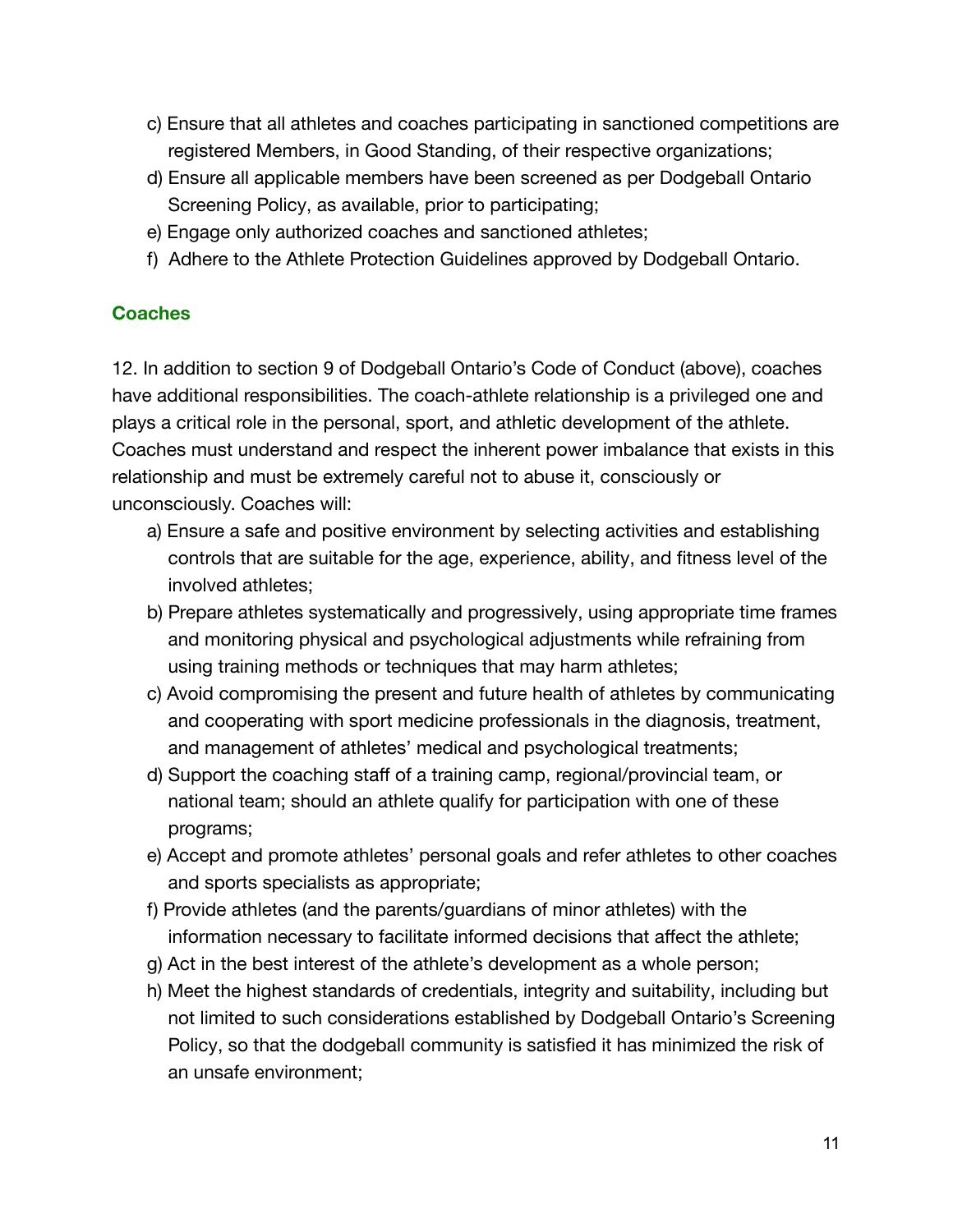- i) Comply with Dodgeball Ontario's Screening Policy and not participate until all screening requirements complete;
- j) Report any ongoing criminal investigation, conviction or existing bail conditions, including those for violence; child pornography; or possession, use or sale of any illegal substance;
- k) Under no circumstances provide, promote or condone the use of drugs (other than properly prescribed medications) or performance-enhancing substances and, in the case of minors, alcoholic beverages, cannabis and/or tobacco;
- l) Respect all other teams and athletes from other teams and, in dealings with them, not encroach upon topics or actions which are deemed to be within the realm of 'coaching', unless first receiving approval from the coach who is responsible for the team or athlete(s) involved;
- m) Not engage in a sexual relationship with an athlete of under the age of 18 years, or an intimate or sexual relation with an athlete over the age of 18 if the coach is in a position of power, trust or authority over such athlete;
- n) Disclose any sexual or intimate relationship with an athlete over the age of majority to Dodgeball Ontario and immediately discontinue any coaching involvement with that athlete;
- o) Recognize the power inherent in the position of coach and respect and promote the rights of all participants in sport. This is accomplished by establishing and following procedures for confidentiality (right to privacy), informed participation, and fair and reasonable treatment;
- p) Coaches have a special responsibility to respect and promote the rights of participants who are in a vulnerable or dependent position and less able to protect their own rights;
- q) Dress professionally, neatly and inoffensively;
- r) Use inoffensive language, considering the audience being addressed;
- s) Adhere to the Athlete Protection Guidelines approved by Dodgeball Ontario.

#### **Athletes**

13. In addition to section 9 of Dodgeball Ontario's Code of Conduct (above), athletes will have additional responsibilities to:

a) Report any medical problems in a timely fashion, where such problems may limit the athlete's ability to travel, train or compete;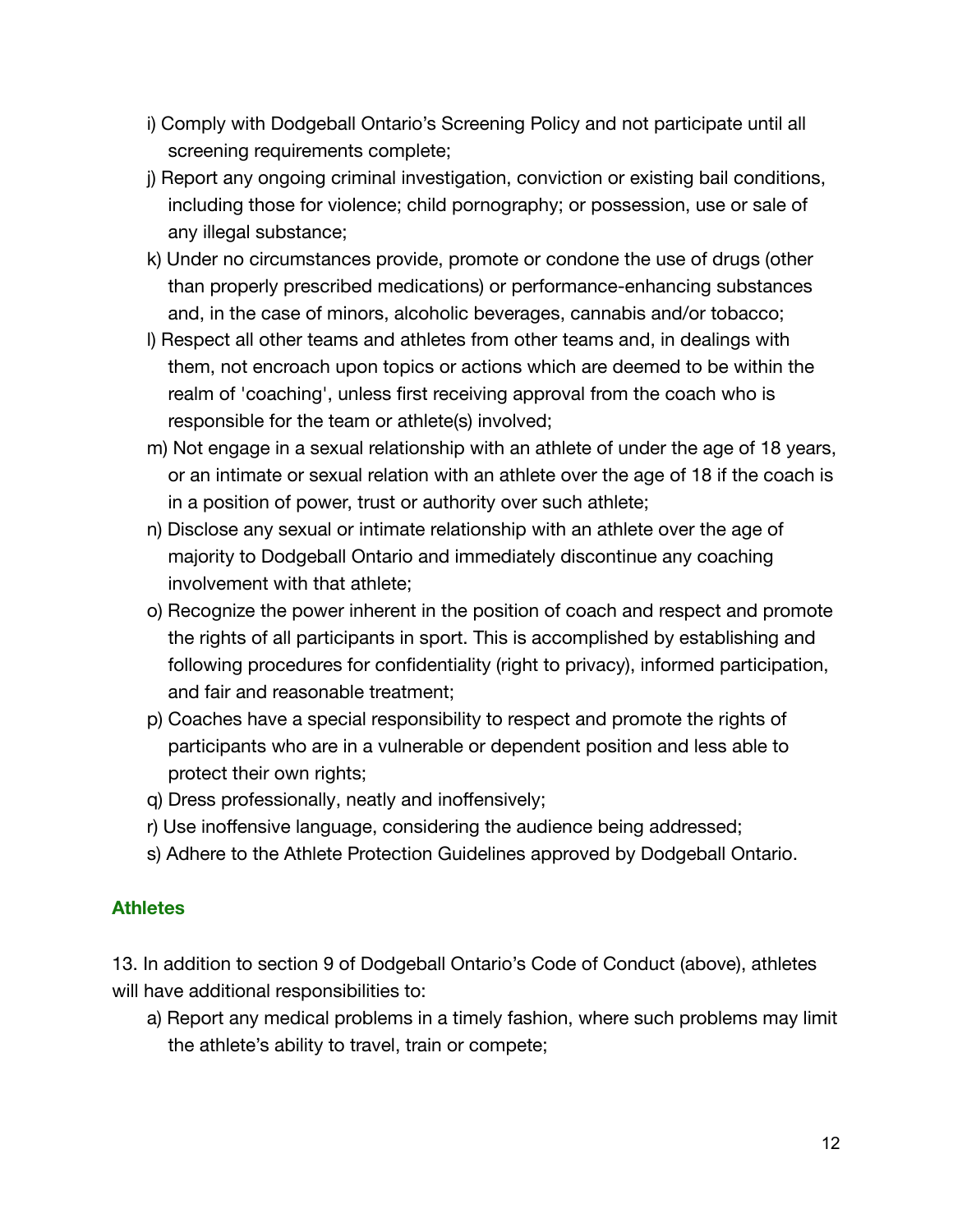- b) Participate and appear on time, well nourished and prepared to participate to one's best abilities in all competitions, practices, training sessions, events, activities, or projects;
- c) Properly represent oneself and not attempt to enter a competition for which one is not eligible, by reason of age, classification, or other reason;
- d) Adhere to Dodgeball Ontario's rules and requirements regarding clothing and equipment;
- e) Never ridicule a participant for a poor performance or practice;
- f) Act with integrity and not display appearances of violence, foul language, or gestures to other players, officials, coaches, or spectators;
- g) Dress in a manner representative of Dodgeball Ontario with focus being on neatness, cleanliness, and discretion. Designated official clothing, if applicable, must be worn when traveling and competing;
- h) Act in accordance with Dodgeball Ontario's policies and procedures and, when applicable, additional rules as outlined by coaches or chaperones;
- i) Every athlete and other person participating in the sport shall reasonably cooperate with the Canadian Centre for Ethics in Sport (CCES) or another anti-doping organization investigating anti-doping organization investigating anti-doping rule violations and a failure to do so may be the basis for disciplinary action within the sport.

# **Officials**

14. In addition to section 9 of Dodgeball Ontario's Code of Conduct (above), officials will have additional responsibilities to:

- a) Maintain and update their knowledge of the rules and rules changes;
- b) Work within the boundaries of their position's description while supporting the work of other officials;
- c) Act as an ambassador of Dodgeball Ontario by agreeing to enforce and abide by national and provincial rules and regulations;
- d) Take ownership of actions and decisions made while officiating;
- e) Respect the rights, dignity, and worth of all Individuals;
- f) Not publicly criticize other officials, coaches or any Individuals;
- g) Assist with the development of less-experienced officials;
- h) Conduct themselves openly, impartially, professionally, lawfully, and in good faith in the best interests of Dodgeball Ontario, athletes, coaches, other officials, and parents;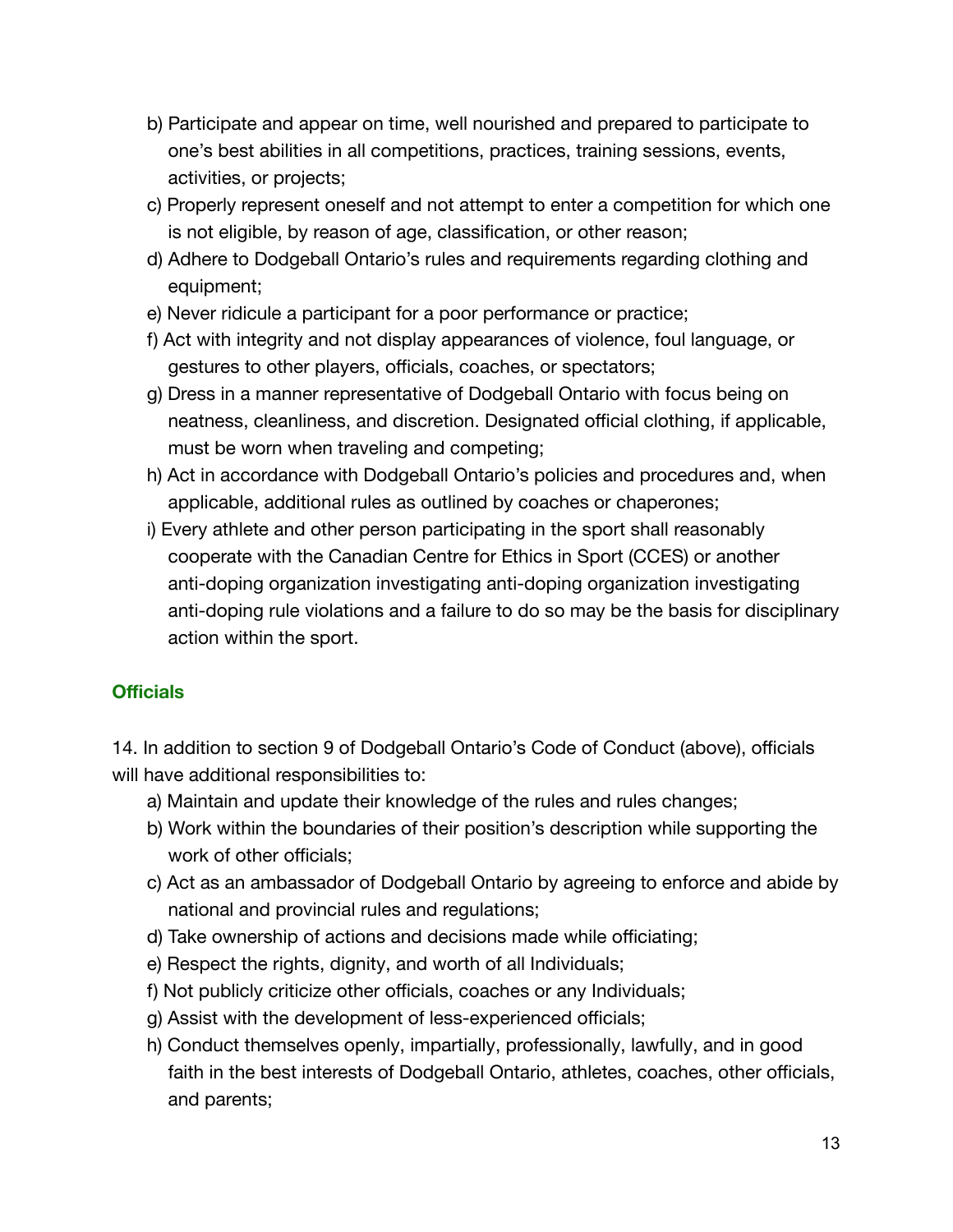- i) Accept an assignment to officiate at a match only if one intends to honour that commitment. If, for any reason, one is unable to attend, let the person in charge of officials know as soon as possible
- j) Be fair, equitable, considerate, independent, honest, and objective;
- k) Respect the confidentiality required by issues of a sensitive nature, which may include ejections, defaults, forfeits, discipline processes, appeals, and specific information or data about Individuals;
- l) When writing reports, set out the facts;
- m) Avoid situations in which a conflict of interest may arise;
- n) Be as impartial, unobtrusive and inconspicuous as possible;
- o) Conduct all events according to the rules of Dodgeball Ontario;
- p) Dress in proper attire for officiating;
- q) Adhere to the Athlete Protection Guidelines approved by Dodgeball Canada.

#### **Parents/Guardians and Spectators**

15. Spectators, including parents and coaches, are an integral part of dodgeball. Our community works diligently to ensure the best possible experience for both competitors and spectators at our events. While our goal is to maximize the spectator experience, we must also ensure that the integrity of the competition is always preserved. The following parent and spectator guidelines have been developed to ensure everyone's safety and to preserve the authenticity and integrity of our events. In any case, spectators should not take any action deemed detrimental to the athlete environment and/or experience.

16. Anyone watching a particular athletic activity or event is considered a spectator. A spectator may be a parent, a relative, or friend not directly involved in the event. Spectators are an important part of any athletic activity; however, they are not essential. Spectators should never influence the outcome of an event and must never pose a distraction to athletes, other spectators or officials.

17. In addition to section 9 of Dodgeball Ontario's Code of Conduct (above), parents/guardians of Individuals and spectators at events will:

- a) Encourage athletes to play by the rules and resolve conflicts without resorting to hostility or violence;
- b) Condemn the use of violence in any form;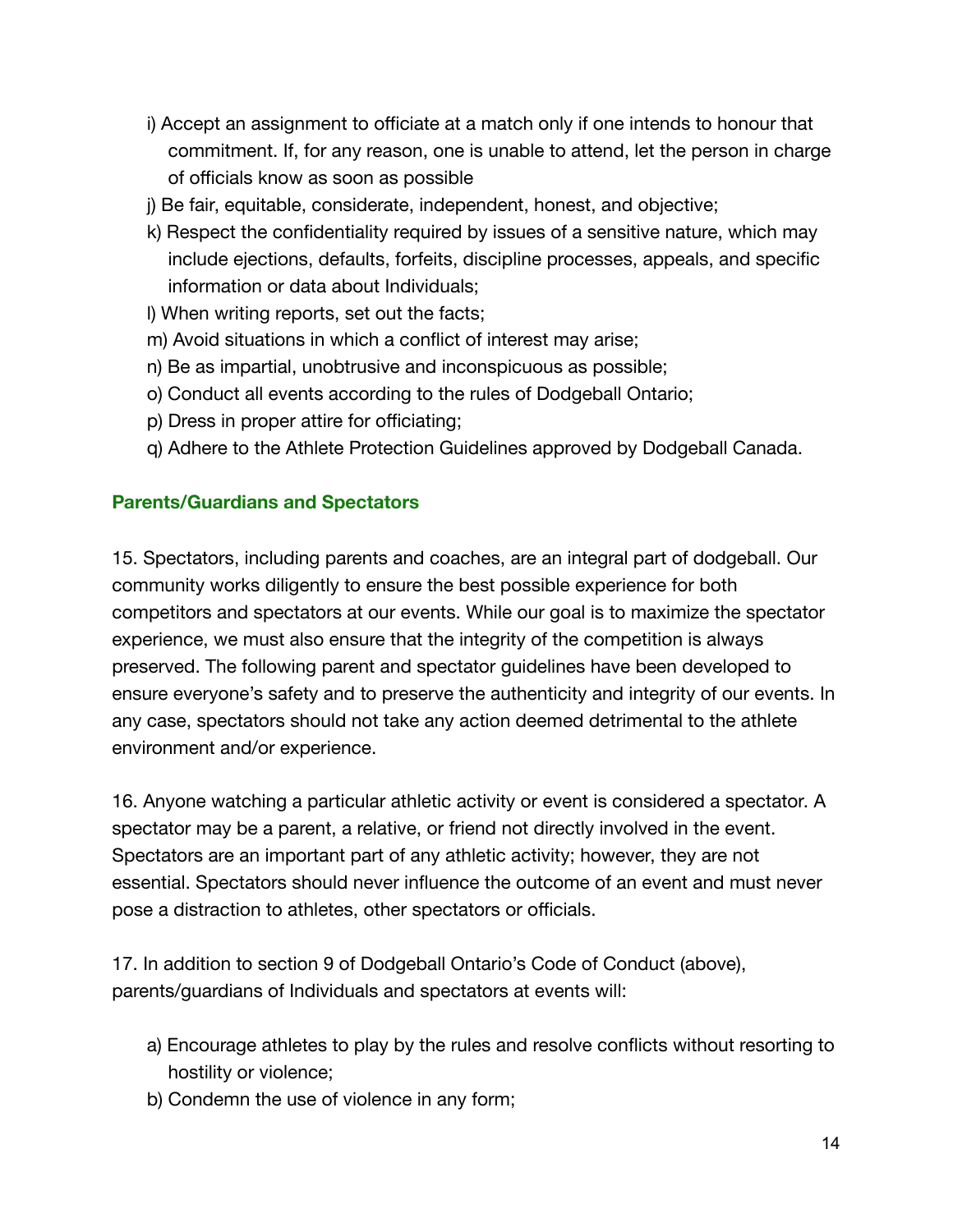- c) Never ridicule a participant for a poor performance or practice;
- d) Provide positive comments that motivate and encourage participants' continued effort;
- e) Respect the decisions and judgments of officials and encourage athletes to do the same;
- f) Never question the judgment or honesty of an official or a Dodgeball Ontario staff member;
- g) Support all efforts to remove verbal and physical abuse, coercion, intimidation, and sarcasm;
- h) Respect and show appreciation to all competitors and to the coaches, officials, and other volunteers who give their time to the sport;
- i) Not harass competitors, coaches, officials, parents/guardians, or other spectators;
- j) Keep off the competition area and not interfere with events or calls.

# **Provincial/Territorial Organizations and Clubs**

18. In addition to section 9 of Dodgeball Ontario's Code of Conduct (above), Dodgeball Canada requires that Provincial/Territorial Organizations and Clubs have additional responsibilities to:

- a) Adhere to all of Dodgeball Canada's governing documents and, where necessary, amend their own rules to comply or align with those of Dodgeball Canada
- b) Pay all required dues and fees by the prescribed deadlines;
- c) Recognize that their websites, blogs and Social Media accounts may be seen as extensions of Dodgeball Canada and must reflect the Dodgeball Canada's mission, vision and values;
- d) Ensure that all Athletes and coaches participating in sanctioned competitions and events of Dodgeball Canada are registered and in good standing;
- e) Have well-defined hiring practices and standards in place including interviews, reference checks, and screening procedures to ensure Participants have a healthy and safe sport environment;
- f) Ensure that any possible or actual misconduct is investigated promptly and thoroughly;
- g) Impose appropriate disciplinary or corrective measures when misconduct has been substantiated, regardless of the position or authority of the offender;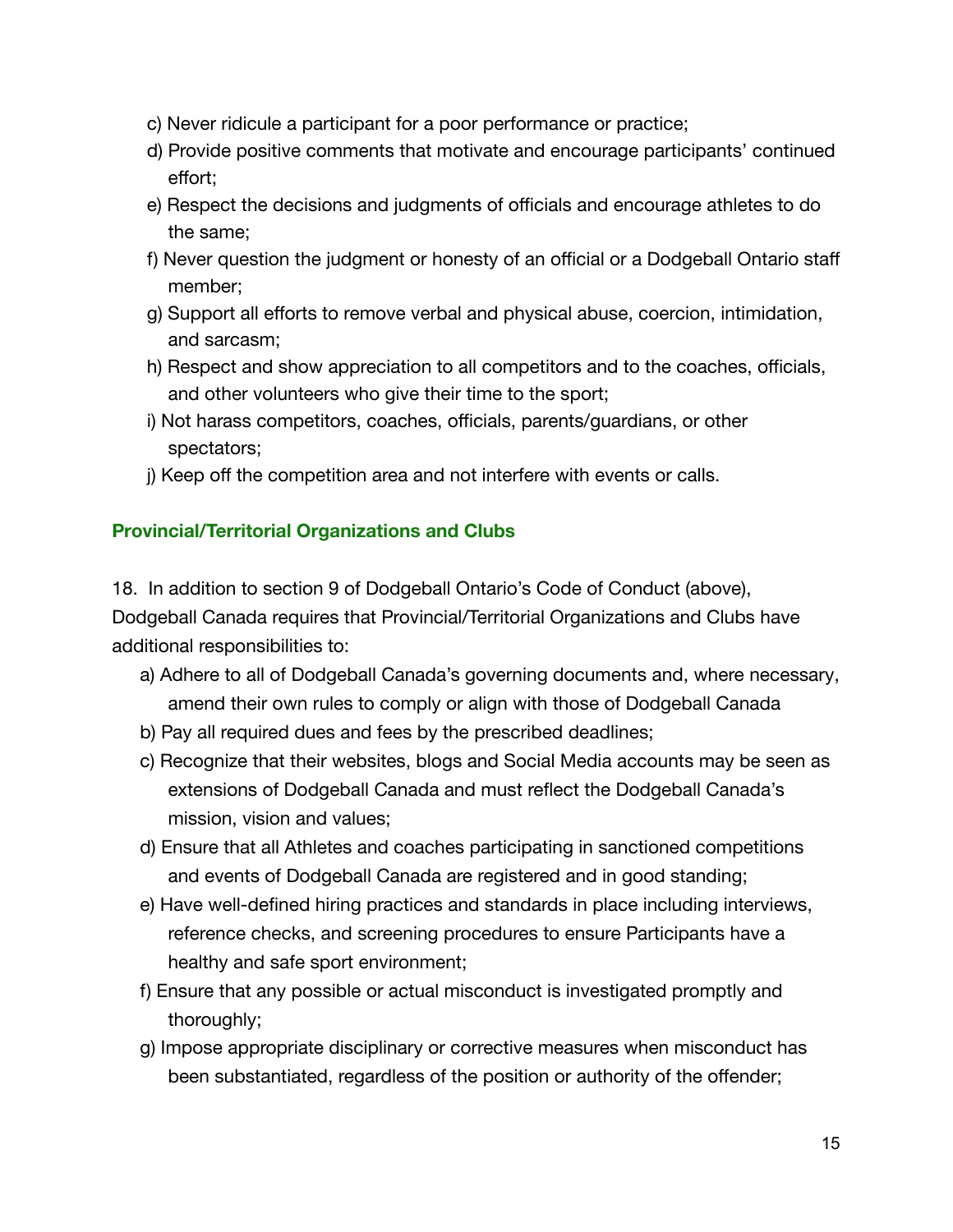- h) Advise Dodgeball Canada immediately of any situation where a complainant has publicized a complaint in the media;
- i) Provide Dodgeball Canada with a copy of all decisions rendered pursuant to the organization's policies for complaints and appeals;
- j) Adhere to the Athlete Protection Guidelines approved by Dodgeball Canada.

## **Review and Approval**

19. The policy was approved by the Dodgeball Canada Board of Directors and adopted by the Dodgeball Ontario Board of Directors in July 2021; it will be reviewed annually.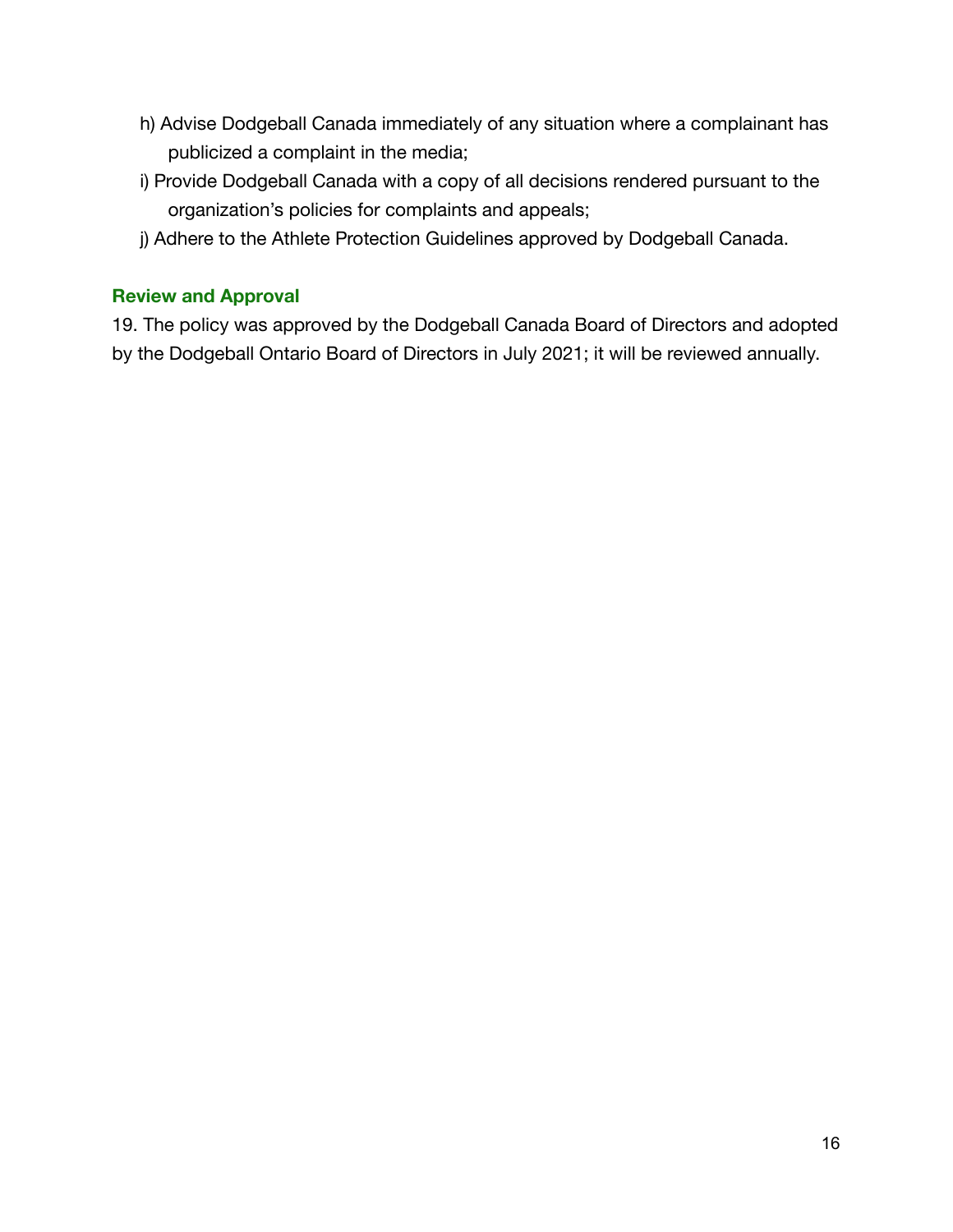# **APPENDIX A - Universal Code of Conduct to Prevent and Address Maltreatment in Sport (UCCMS), version 5.1**

Canada's national sport community is dedicated to creating a safe and welcoming sport environment. On behalf of the national sport organizations (NSOs), multisport service organizations (MSOs), and Canadian Olympic and Paralympic Sport Institute (COPSI) Network members, we are pleased to provide version 5.1 of a Universal Code of Conduct to Prevent and Address Maltreatment in Sport (UCCMS). The UCCMS will provide the foundation for the development of a coordinated implementation strategy to prevent and address maltreatment across all levels of the Canadian sport system, and for all participants (athletes, coaches, officials, administrators, practitioners, etc.). The UCCMS is a result of an extensive consultation process that sought insight and expertise from within the sport system and from external subject matter experts.

#### Key documents:

- Universal Code of Conduct to Prevent and Address Maltreatment in Sport, v5.1 (2019) | [Download UCCMS](https://sirc.ca/wp-content/uploads/2020/01/UCCMS-v5.1-FINAL-Eng.pdf) & [Context Document](https://sirc.ca/wp-content/uploads/2020/01/UCCMS-v5.1-Distribution-to-NSOs-MSOs-FINAL.pdf)
- [Safe Sport Training](https://safesport.coach.ca/) Coaching Association of Canada
- Canadian Sport HELPline 1-888-83SPORT (77678) or [www.abuse-free-sport.ca](http://www.abuse-free-sport.ca/)
- Prevalence of Maltreatment Among Current and Former National Team Athletes (2019) – AthletesCAN and the University of Toronto | [Press Release](https://athletescan.com/en/more-1000-top-canadian-athletes-inform-prevalence-study-maltreatment-sport) & [Final](https://athletescan.com/sites/default/files/images/prevalence_of_maltreatment_reporteng.pdf) **[Report](https://athletescan.com/sites/default/files/images/prevalence_of_maltreatment_reporteng.pdf)**
- Para-Athletes' Experiences of Maltreatment (2019) Canadian Paralympic Committee, AthletesCAN and the University of Toronto | [Final Report](https://sirc.ca/wp-content/uploads/2020/02/Report-of-Para-Athletes-Experiences-of-Maltreatment_Oct21_2019.pdf)
- For a list of other safe sport related organizations, reports and policies, [click](https://sirc.ca/safe-sport/universal-code-of-conduct-to-prevent-and-address-maltreatment-in-sport-uccms-version-5-1/safe-sport-reference-documents/) [here](https://sirc.ca/safe-sport/universal-code-of-conduct-to-prevent-and-address-maltreatment-in-sport-uccms-version-5-1/safe-sport-reference-documents/)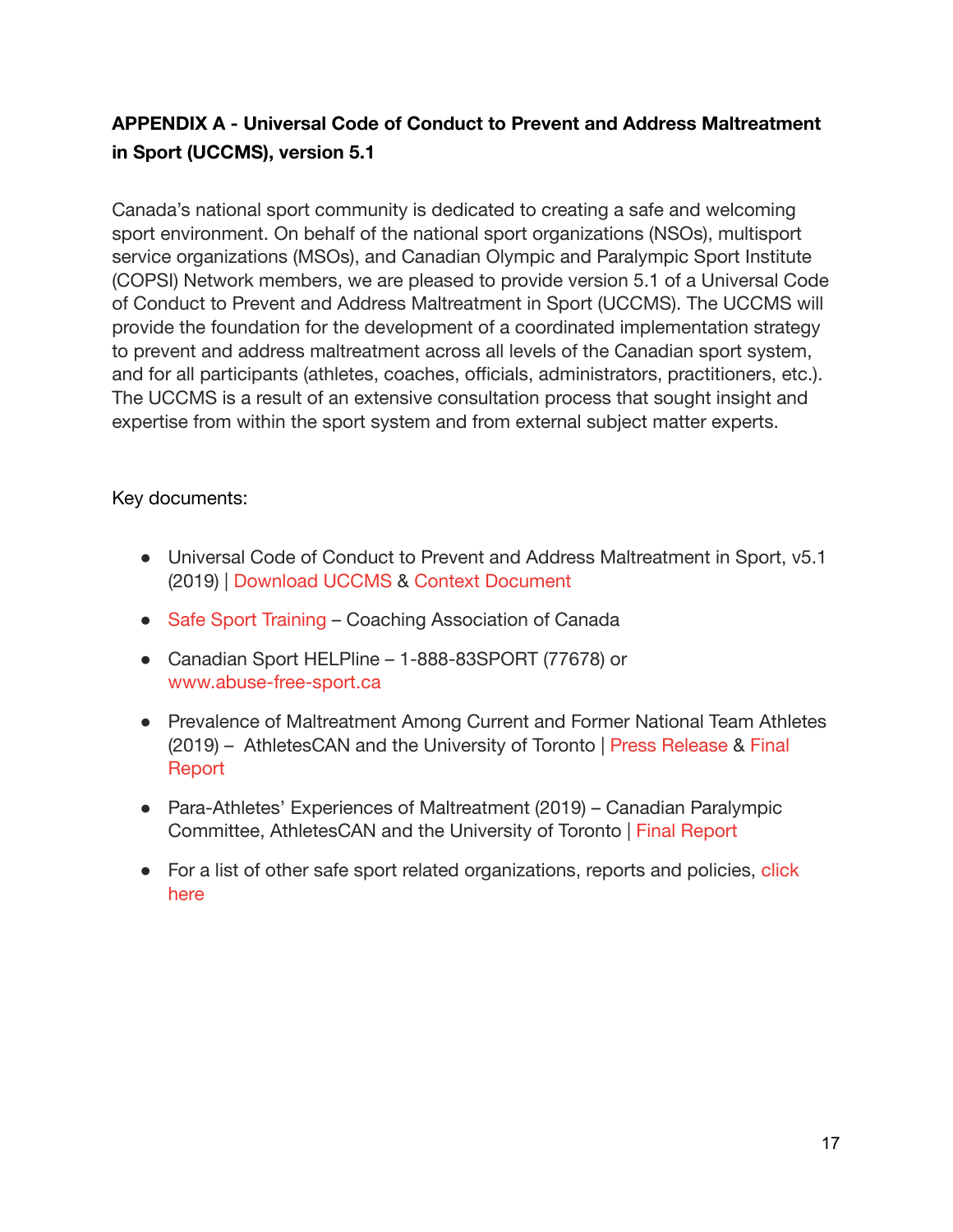# **APPENDIX B - Child/Youth Abuse and Vulnerable Adult Abuse**

1. Dodgeball Ontario is committed to a sport environment free from abuse and has zero tolerance for any type.

2. Vulnerable Individuals can be abused in different forms.

3. The following description of Child/Youth Abuse has been modified and adapted from Ecclesiasical's Guidelines for Developing a Safety & Protection Policy for Children / Youth / Adults [1]: Child / Youth Abuse

4. "**Child abuse**" refers to the violence, mistreatment or neglect that a child or adolescent may experience while in the care of someone they depend on our trust. There are many different forms of abuse and a child may be subjected to more than one form:

a. Physical Abuse involves a single or repeated instance of deliberately using force against a child in such a way that the child is either injured or is at risk of being injured. Physical abuse includes beating, hitting, shaking, pushing, choking, biting, burning, kicking or assaulting a child with a weapon. It also includes holding a child under water, or any other dangerous or harmful use of force or restraint.

b. Sexual Abuse and exploitation involve using a child for sexual purposes. Examples of child sexual abuse include fondling, inviting a child to touch or be touched sexually, intercourse, rape, incest, sodomy, exhibitionism, or involving a child in prostitution or pornography.

c. Neglect is often chronic, and it usually involves repeated incidents. It involves failing to provide what a child needs for their physical, psychological or emotional development and well-being. For example, neglect includes failing to provide a dependent child with food, clothing, shelter, cleanliness, medical care, or protection from harm.

d. Emotional Abuse involves harming a child's sense of self-worth. It includes acts (or omissions) that result in, or place a child at risk of, serious behavioural, cognitive, emotional, or mental health problems. For example, emotional abuse may include aggressive verbal threats, social isolation, intimidation, exploitation, or routinely making unreasonable demands. It also includes exposing the child to violence.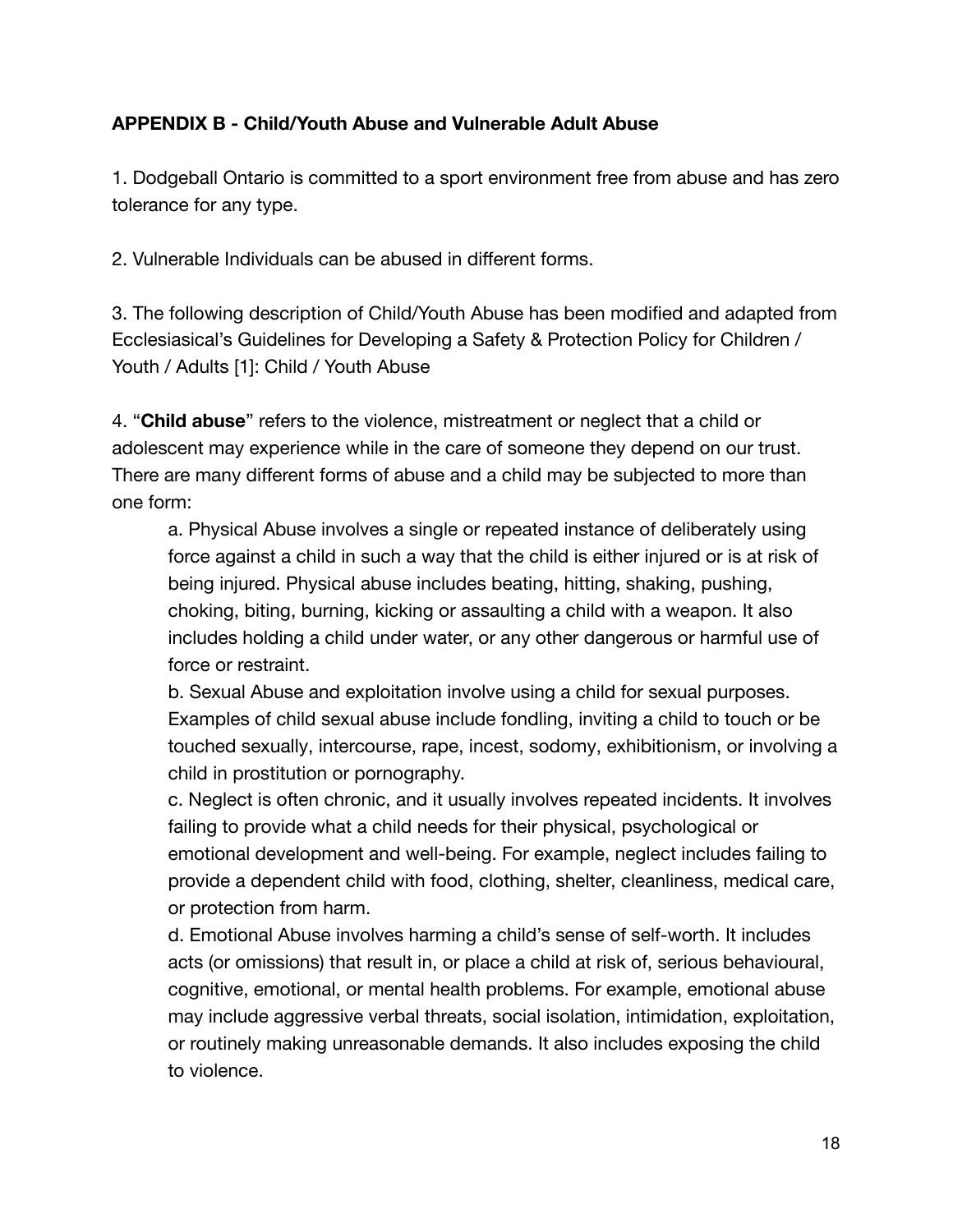5. An abuser may use several different tactics to gain access to children, exert power and control over them, and prevent from telling anyone about the abuse or seeking support. The abuse may happen once, or it may occur in a repeated and escalating pattern over a period of months or years. The abuse may change from over time.

6. Abuse of children or youth in sport can include emotional maltreatment, neglect, physical maltreatment and grooming.

a. **Emotional Maltreatment** – A coach's failure to provide a developmentally appropriate supportive environment. Emotional abuse is at the foundation of all other forms of maltreatment (sexual, physical and neglect). In sports, this conduct has the potential to cause emotional or psychological harm to an athlete when it is persistent, pervasive or patterned acts (i.e. yelling at an athlete once does not constitute maltreatment). Examples of emotional maltreatment include but are not limited to:

i. Refusal to recognize an athlete's worth or the legitimacy of an athlete's needs (including complaints of injury/pain, thirst or feeling unwell) ii. Creating a culture of fear, or threatening, bullying or frightening an athlete

iii. Frequent name-calling or sarcasm that continually "beats down" an athlete's self-esteem

iv. Embarrassing or humiliating an athlete in front of peers

v. Excluding or isolating an athlete from the group

vi. Withholding attention

vii. Encouraging an athlete to engage in destructive and antisocial behavior, reinforcing deviance, or impairing an athlete's ability to behave in socially appropriate ways

viii. Over-pressuring; whereby the coach imposes extreme pressure upon the athlete to behave and achieve in ways that are far beyond the athlete's capabilities

ix. Verbally attacking an athlete personally (e.g. belittling them or calling them worthless, lazy, useless, fat or disgusting)

x. Routinely or arbitrarily excluding athletes from practice

xi. Using conditioning as punishment xii. Throwing sports equipment, water bottles or chairs at, or in the presence of, athletes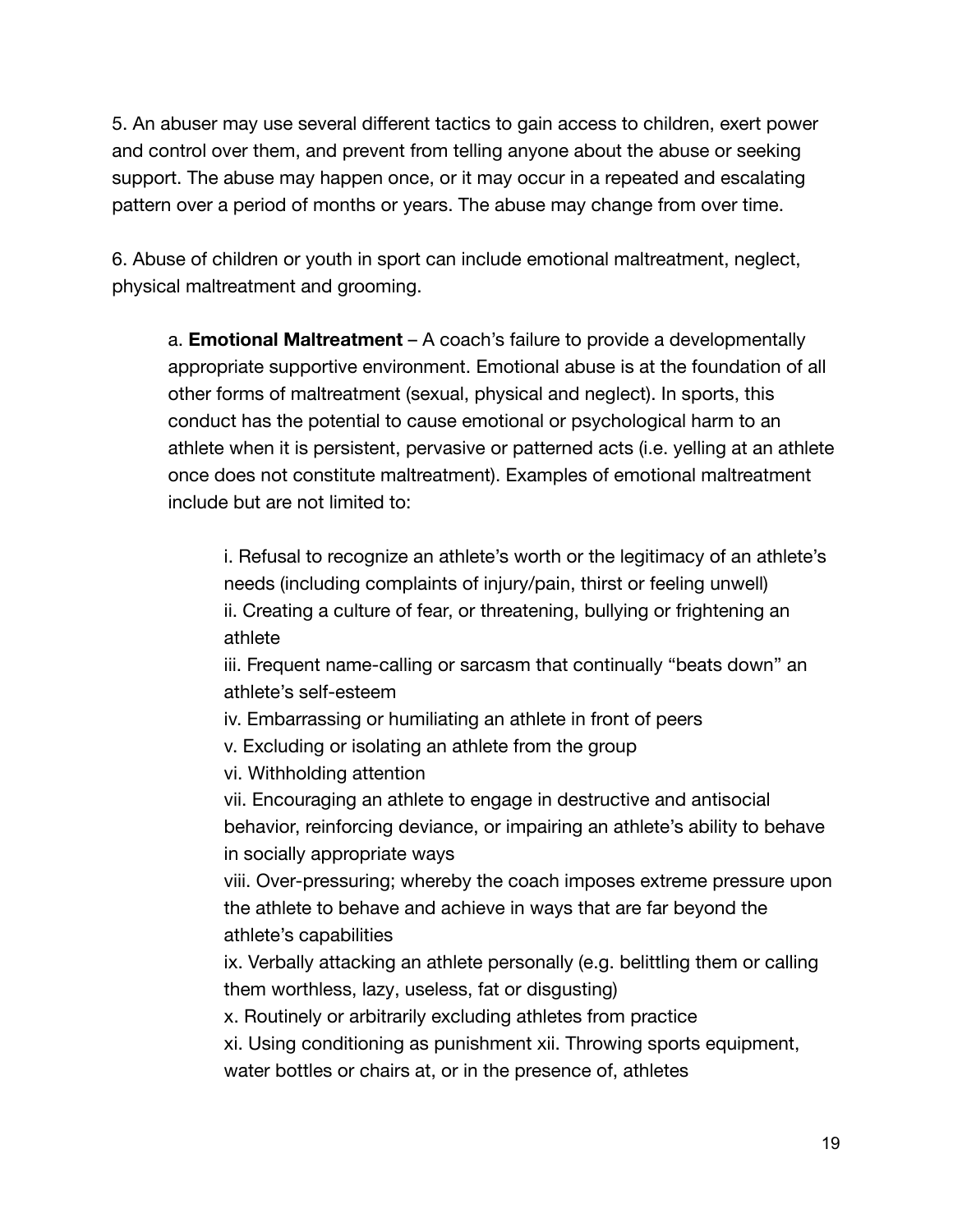xiii. Body shaming – making disrespectful, hurtful or embarrassing comments about an athlete's physique

b. **Neglect** – acts of omission (i.e., the coach should act to protect the health/well-being of an athlete but does not). Examples of neglect include but are not limited to:

i. Isolating an athlete in a confined space or stranded on equipment, with no supervision, for an extended period

ii. Withholding, recommending against, or denying adequate hydration, nutrition, medical attention or sleep

iii. Ignoring an injury

iv. Knowing about sexual abuse of an athlete but failing to report it

c. **Physical Maltreatment** – involves contact or non-contact behavior that can cause physical harm to an athlete. It also includes any act or conduct described as physical abuse or misconduct (i.e. child abuse, child neglect and assault). Almost all sports involve strenuous physical activity. Athletes regularly push themselves to the point of exhaustion. However, any activity that physically harms an athlete- such as extreme disciplinary actions or punishment – is unacceptable. Physical maltreatment can extend to seemingly unrelated areas including inadequate recovery times for injuries and restricted diet. Examples of physical maltreatment include but are not limited to:

i. Punching, beating, biting, striking, choking or slapping an athlete ii. Intentionally hitting an athlete with objects or sporting equipment iii. Providing alcohol to an athlete under the legal drinking age iv. Providing illegal drugs or non-prescribed medications to any athlete v. Encouraging or permitting an athlete to return to play prematurely or without the clearance of a medical professional, following a serious injury (e.g., a concussion)

vi. Prescribed dieting or other weight-control methods without regard for the nutritional well-being and health of an athlete

vii. Forcing an athlete to assume a painful stance of position for no athletic purpose, or excessive repetition of a skill to the point of injury viii. Using excessive exercise as punishment (e.g., stretching to the point of causing the athlete to cry, endurance conditioning until the athlete vomits)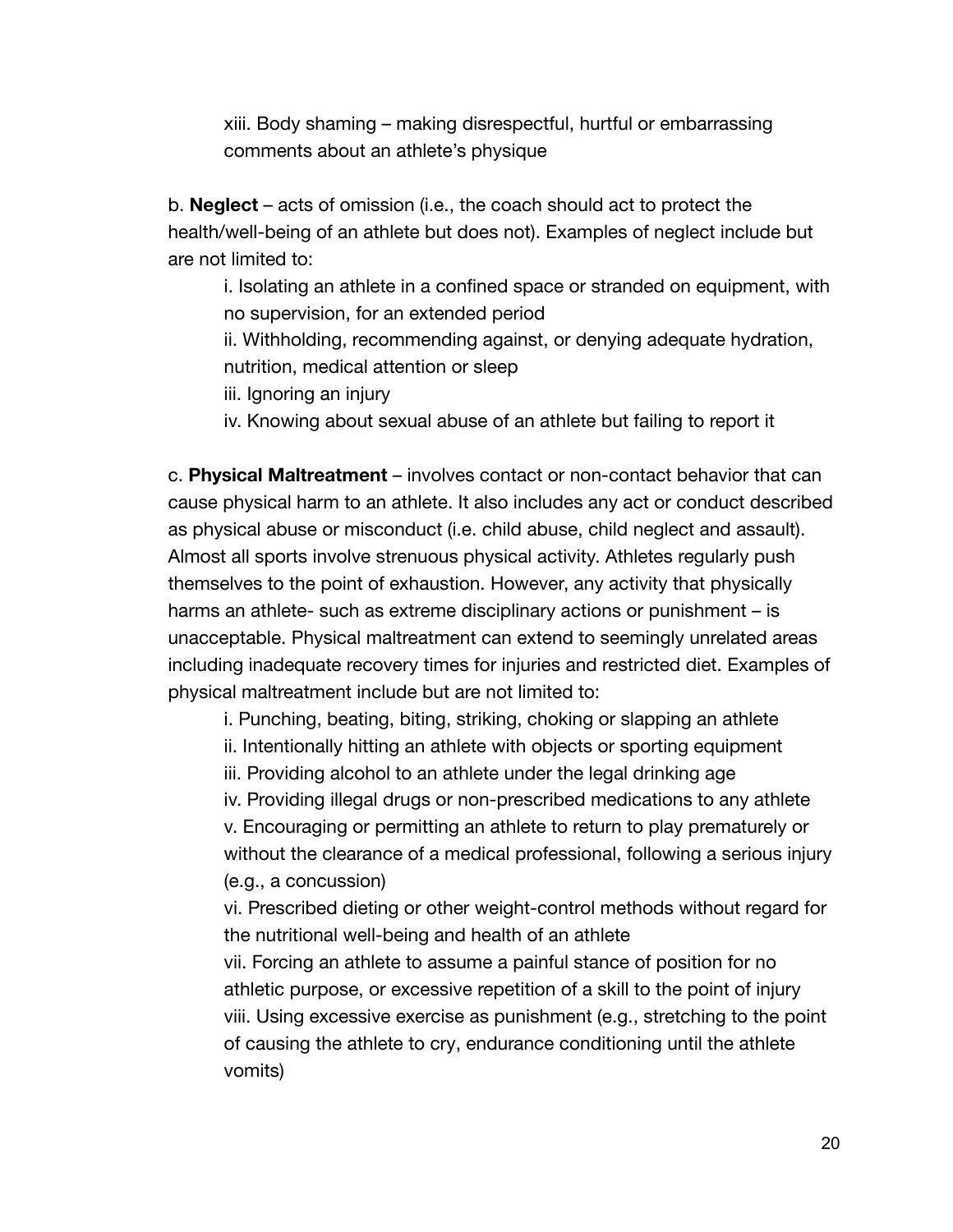d. **Grooming** – a slow gradual and escalating process of building comfort and trust with an athlete and/or parents/guardian that is often very difficult to recognize. The process allows for inappropriate conduct to become normalized. It is often preceded by building confidence and comfort that an individual can be trusted with the care of the athlete. Examples of grooming include but are not limited to:

i. Nudity or exposure of genitals in the presence of an athlete;

ii. Sexually oriented conversation or discussions about personal sexual activities;

iii. Excessive discussions about a coach's or person in authority's personal life outside of coaching (i.e., family, work, medical challenges); iv. Spending time with an individual athlete and/or their family outside of team activities;

v. Excessive gift-giving to an individual athlete;

vi. Socially isolating an athlete;

vii. Restricting an athlete's privacy;

viii. Providing drugs, alcohol or tobacco to an athlete;

ix. Becoming over-involved in an athlete's personal life;

x. Making sexual or discriminatory jokes or comments to an athlete

xi. Displaying material of a sexual nature in the presence of an athlete xii. Mocking or threatening an athlete;

xiii. Putting the coach's needs above the needs of the athlete and/or going to an athlete to have a coach's needs met.

7. Importantly, emotional and physical maltreatment does not include professionally accepted coaching methods (per the NCCP) of skill enhancement, human development, physical conditioning, team building, discipline, or improving athletic performance.

8. Potential warning signs of abuse of children or youth can include [2][3]:

- a. Recurrent unexplained injuries
- b. Alert behavior; child seems to always be expecting something bad to happen
- c. Often wears clothing that covers up their skin, even in warm weather
- d. Child startles easily, shies away from touch or shows other skittish behavior
- e. Constantly seems fearful or anxious about doing something wrong
- f. Withdrawn from peers and adults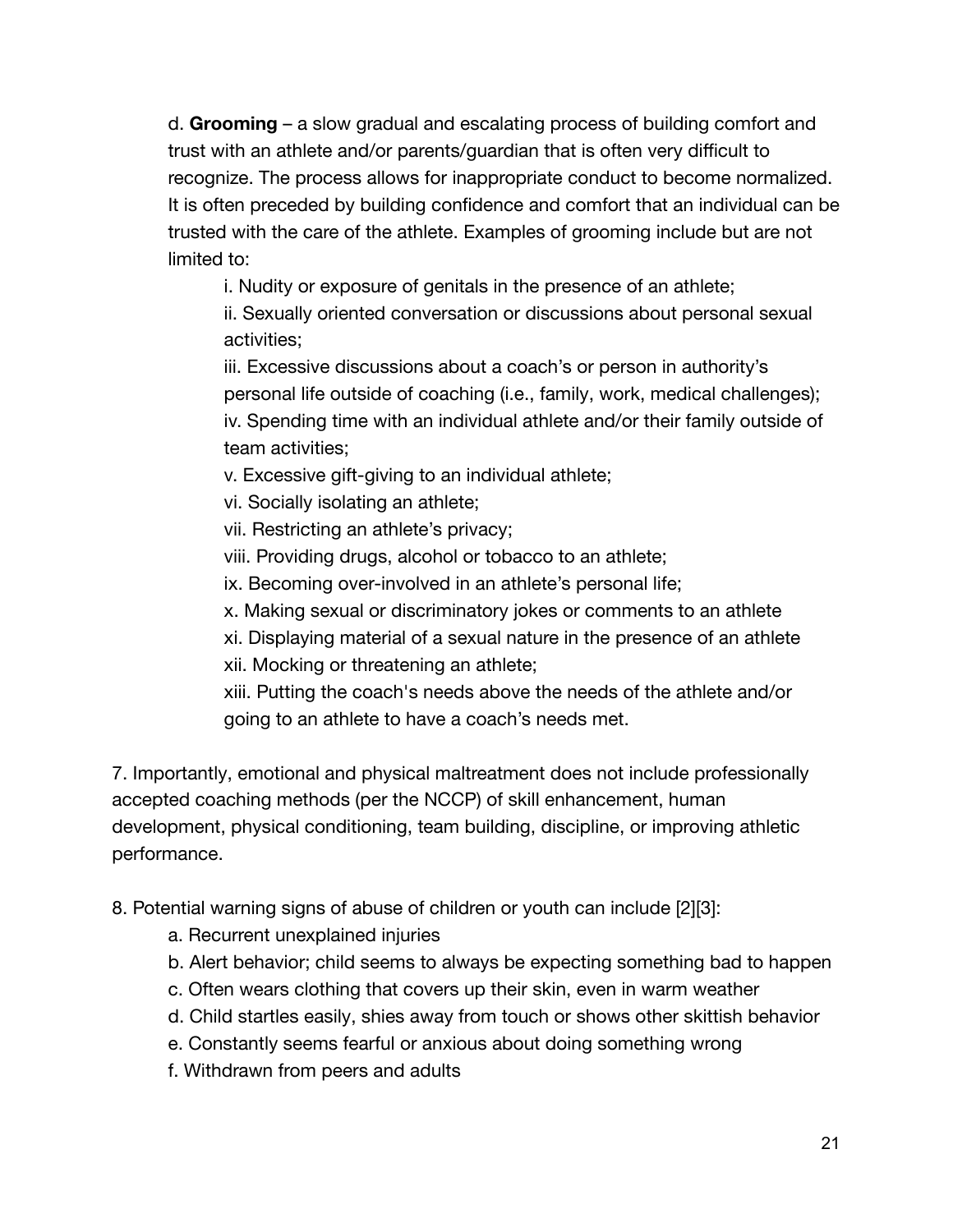g. Behavior fluctuates between extremes (i.e., extremely cooperative or extremely demanding)

h. Acting either inappropriately beyond their age (like an adult; taking care of other children or inappropriately younger than their age (like an infant; throwing tantrums))

i. Acting out in an inappropriate sexual way with toys or objects

j. New adult words for body parts and no obvious source

k. Self-harm (e.g. cutting, burning or other harmful activities

l. Not wanting to be alone with a particular child, young person or adult Vulnerable Adult Abuse

11. Although individuals may be abused at virtually any life stage – childhood, adolescence, young adulthood, middle age, or old age – the nature and consequences of abuse may differ depending on an individual's situation, disability, or circumstance.

12. The following description of Vulnerable Adult Abuse has been modified and adapted from Ecclesiastical's Guidelines for Developing a Safety & Protection Policy for Children / Youth / Vulnerable Adults [1].

13. Abuse of vulnerable adults is often described as a misuse of power and a violation of trust. Abusers may use several different tactics to exert power and control over their victims. Abuse may happen once, or it may occur in a repeated and escalating pattern over months or years. The abuse may take many different forms, which may change over time:

a. Psychological abuse includes attempts to dehumanize or intimidate vulnerable adults. Any verbal or non-verbal act that reduces their sense of self-worth or dignity and threatens their psychological and emotional integrity abuse. This type of abuse may include, but is not limited to, for example:

i. Threatening to use violence

ii. Threatening to abandon them

iii. Intentionally frightening them

iv. Making them fear that they will not receive the food or care they need

v. Lying to them

vi. Failing to check allegations of abuse against them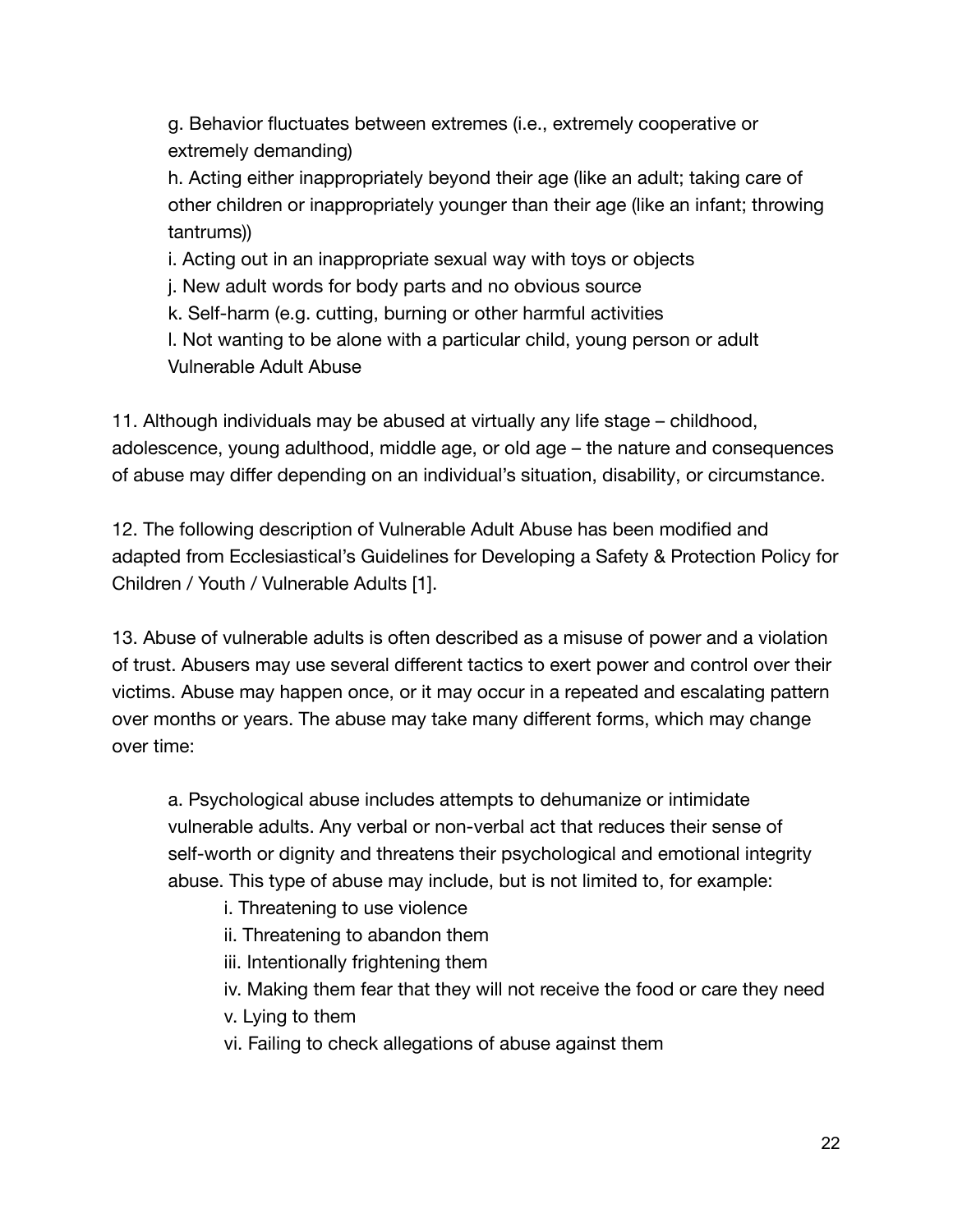b. Financial abuse encompasses financial manipulation or exploitation, including theft, fraud, forgery, or extortion. It includes using a vulnerable adult's money or property in a dishonest manner or failing to use a vulnerable adult's assets for their welfare. Abuse occurs any time someone acts without consent in a way that financially or personally benefits one person at the expense of another. This type of abuse against a vulnerable adult may include, but not limited to, for example:

i. Stealing their money, disability cheques, or other possessions

ii. Wrongfully using a Power of Attorney

iii. Failing to pay back borrowed money when asked

c. Physical abuse includes any act of violence – whether or not it results in physical injury. Intentionally inflicting pain or injury that results in either bodily harm or mental distress is abuse. Physical abuse may include, for example:

- i. Beating
- ii. Burning or scalding
- iii. Pushing or shoving
- iv. Hitting or slapping
- v. Rough handling
- vi. Tripping
- vii. Spitting.

d. All forms of sexual abuse are also applicable to vulnerable adults.

14. Potential warning signs of abuse of vulnerable adults can include:

- a. Depression, fear, anxiety, passivity
- b. Unexplained physical injuries
- c. Dehydration, malnutrition, or lack of food
- d. Poor hygiene, rashes, pressure sores
- e. Over-sedation
- f. Not wanting to be alone with a particular person.

[1] Retrieved from:

[https://ecclesiastical.ca/riskcontrolkit/guidelines-for-developing-a-safety-andprotection](https://ecclesiastical.ca/riskcontrolkit/guidelines-for-developing-a-safety-andprotection-policy-for-children-youth-and-vulnerable-adults/) [-policy-for-children-youth-and-vulnerable-adults/](https://ecclesiastical.ca/riskcontrolkit/guidelines-for-developing-a-safety-andprotection-policy-for-children-youth-and-vulnerable-adults/)